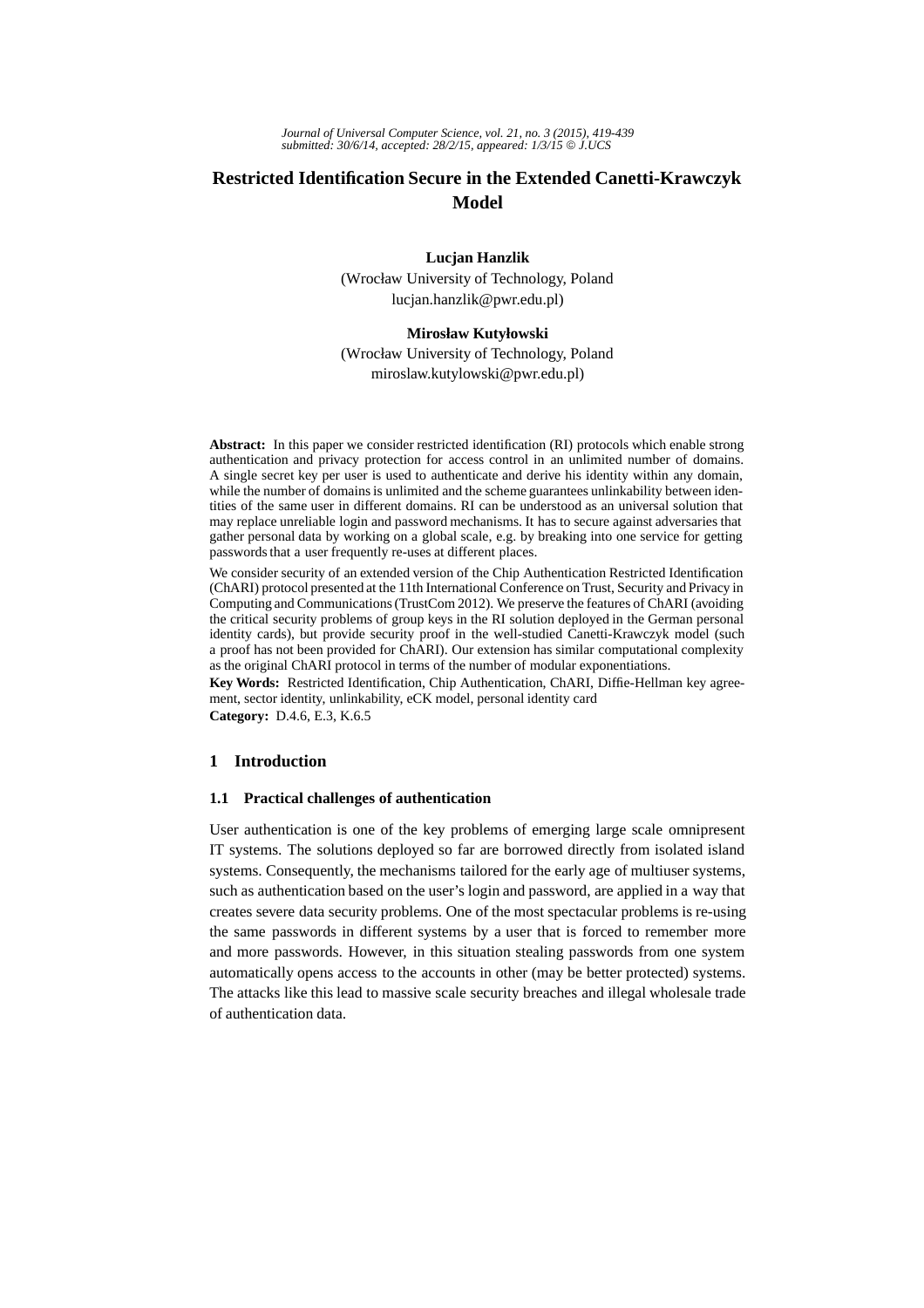The problem has at least two different dimensions. First, the authentication procedures should be user friendly. Today they are not, for the sheer reason that a normal user cannot remember several passwords (even worse, sometimes the user is forced to change the passwords frequently). An immediate consequence is that the passwords are stored unprotected or the same password is used in different systems. There are attempts to deal with this problem by federated identity management, but the price for improved usability is that there is a trusted party that gathers knowledge about user accounts and can impersonate the user.

The second problem is linkability: with the growing number of services, it is becoming more and more sensitive which services are used by a user. Analyzing these data is one of the major privacy threats today. In particular, it can be used for creating quite accurate user profiles; the resulting knowledge can be misused in multiple ways.

#### **1.2 Authentication with restricted identification**

The restricted identification (RI) [BSI 2013] is an idea to provide strong authentication for multiple systems with just a single secret key that may be implemented on a secure cryptographic device. Moreover, it has to hide users' real identities in the following sense:

- **–** For each domain a user has a separate anonymous identity (which is a public key). This domain identity can be derived on-the-fly from the domain parameters and the user's private key.
- **–** For a given domain, the user cannot acquire more than one identity.
- **–** For two domains and two identities in these domains, it is infeasible to determine whether they correspond to the same user. This property holds even if the adversary performs authentication protocols with the user or users holding these identities.

Note that the main difference between the RI and anonymous credentials protocols is that for RI there is a unique permanent identity for a user in a given domain. In almost all application scenarios we need such a limitation. For instance, if the anonymous identity is used for activities in a social network it is useful to prevent Sybil attacks, where a malicious user appears under different IDs. Even more acute is the situation on auction servers: a dishonest participant may gain trust, then make frauds and disappear with money. Later he may use a new ID and start the game from the beginning. However, with the RI authentication this is impossible: an anonymous participant will be linked with the previous misconduct for the lifetime. This is perhaps the most efficient mechanism to force the users to behave honestly.

Applying RI as the standard mean of authentication would solve all security and usability problems related to the current login+password practice. It would be particularly convenient for the users as they would be obliged to protect just one key instead of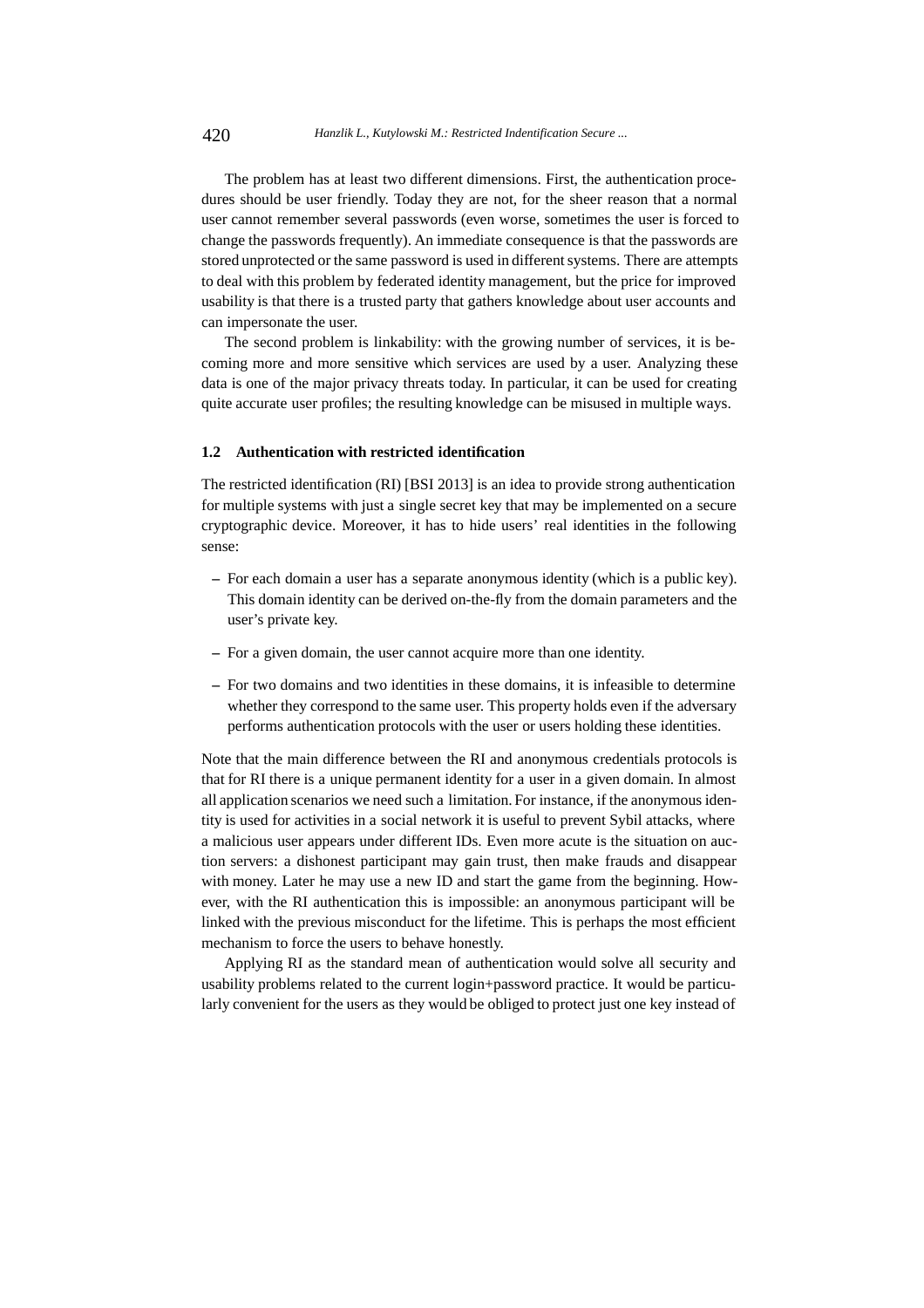potentially unlimited number of passwords and keys for diverse systems. As the users have already learned to protect such documents as credit cards or personal identity documents, we may expect the same proper behavior in case of restricted identification.

# **1.3 Choice of devices implementing RI**

Even the best RI scheme cannot provide security unless we can guarantee that the user holds exactly one private key used for RI authentication. A simple way to ensure that only one key is obtained by a user is to implement the key on the official personal identity document. As generally a person obtains exactly one identity document and issuing the official personal identity documents is under a strict control, we could be fairly sure that one person cannot use diverse private keys for authentication with RI. However, we have to guarantee the following properties:

- **–** Preferably, the architecture of the microcontroller should guarantee that there is no room for installing more than one RI private key. Presumably, changing the value of the private key should be technically infeasible.
- **–** The user should have the full control over the private key, just as in the case of signing keys for electronic signatures. In particular, it is preferable to create the keys within the microcontroller.
- **–** During the authentication procedure, the server should check that it is interacting with a valid identity document but without learning the real identity of the document.

The first two conditions can be fulfilled in a standard way by applying appropriate hardware. The third condition is harder and requires a very careful design of cryptographic protocols.

#### **1.4 Electronic personal identity documents**

Nowadays many countries have decided to replace traditional personal documents with identity cards equipped with an electronic chip (for more details refer to the handbook [Fumy and Paeschke 2010]). The primary goal is to protect against forgeries, however there is an opportunity to use the identity document as a secure personal device for electronic communication. It may provide new functionalities regarding e-Government services. To name only a few use cases we may apply e-ID's to submit tax forms (e.g. in Netherlands), access online services offered by public authorities, create digital signatures (Lithuania) or to provide simple credentials (e.g. age verification for cigarette vending machines in Germany). The use of e-ID's in remote voting has also been considered (and even implemented in a controversial way in Estonia). Electronic chips are also deployed in so called Biometric Passports deployed worldwide according to ICAO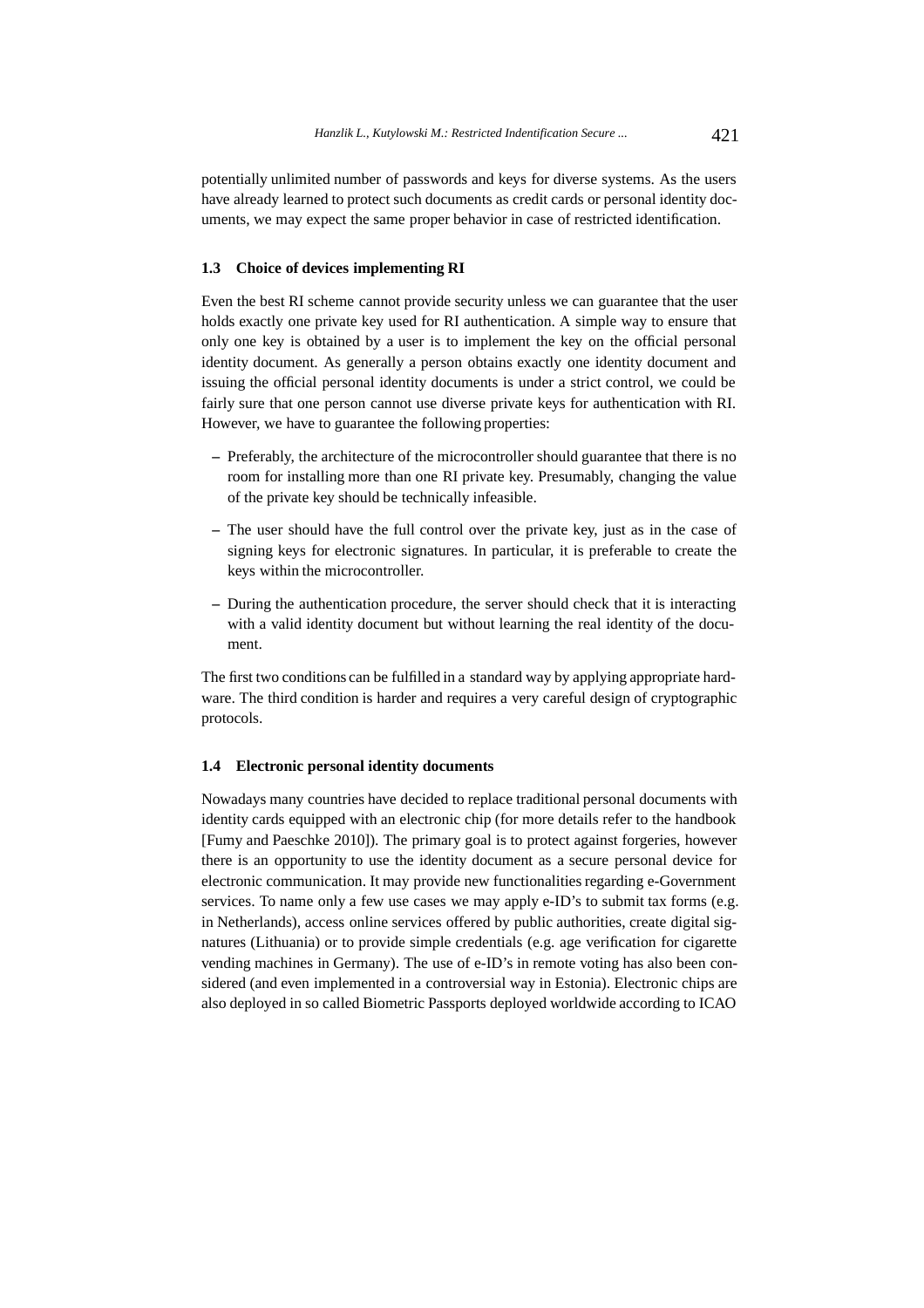(International Civil Aviation Organization) standard for machine readable travel documents (MRTD) [ICAO Doc 2008].

A solution related to RI on personal identity documents was first implemented in Austria as so-called *Bürgerkarte*. However, the separation of identity information from authentication has appeared long time ago in [Flinn and Maurer 1995]. *Bürgerkarte* is a system of passwords computed with a symmetric algorithm from the citizen's personal number. However, only public administration domains were used and replay attacks are possible due to the use of static passwords generated by symmetric algorithms.

The restricted identification in the present form has been introduced together with the new German identity card (*neuer Personalausweis* or *nPA*). Here, the concept of separating authentication in different domains evolved into a protocol called Restricted Identification (RI) [BSI 2013] and introduced by the German Bundesamt für Sicherheit in der Informationstechnik. The RI protocol has been included as one of the key components of the e-ID architecture implemented on a native smart card. Apart from the general properties mentioned so far the following features had to be fulfilled during the design of nPA:

- **mutual authentication:** the e-ID document should be convinced that it is communicating with a certified terminal. On the other hand, the terminal must be sure that the keys used for authentication are from a valid e-ID document.
- **feasibility on smart cards:** the RI protocol should be executed in a reasonable time on smart cards (including both computation and communication time). Moreover, memory usage for private keys, certificates and the program code should be low and take into account smart card limitations.
- **cross-domain anonymity:** two (and more) cooperating service providers from two different domains communicating with some e-ID's by means of RI cannot determine if they are interacting with the same e-ID or with different e-ID's.
- **untraceability:** an adversary should not learn the domain identity of a user by eavesdropping on the communication.
- **deniability:** a protocol transcript cannot be used as a proof of communication against third parties.
- **seclusiveness:** no group of malicious and colluding users can create a valid key material for a new user.

#### **1.5 Related work and group key problem**

The German RI solution [BSI 2013] consists of three protocols: Terminal Authentication (TA), Chip Authentication (ChA) and Restricted Identification (RI).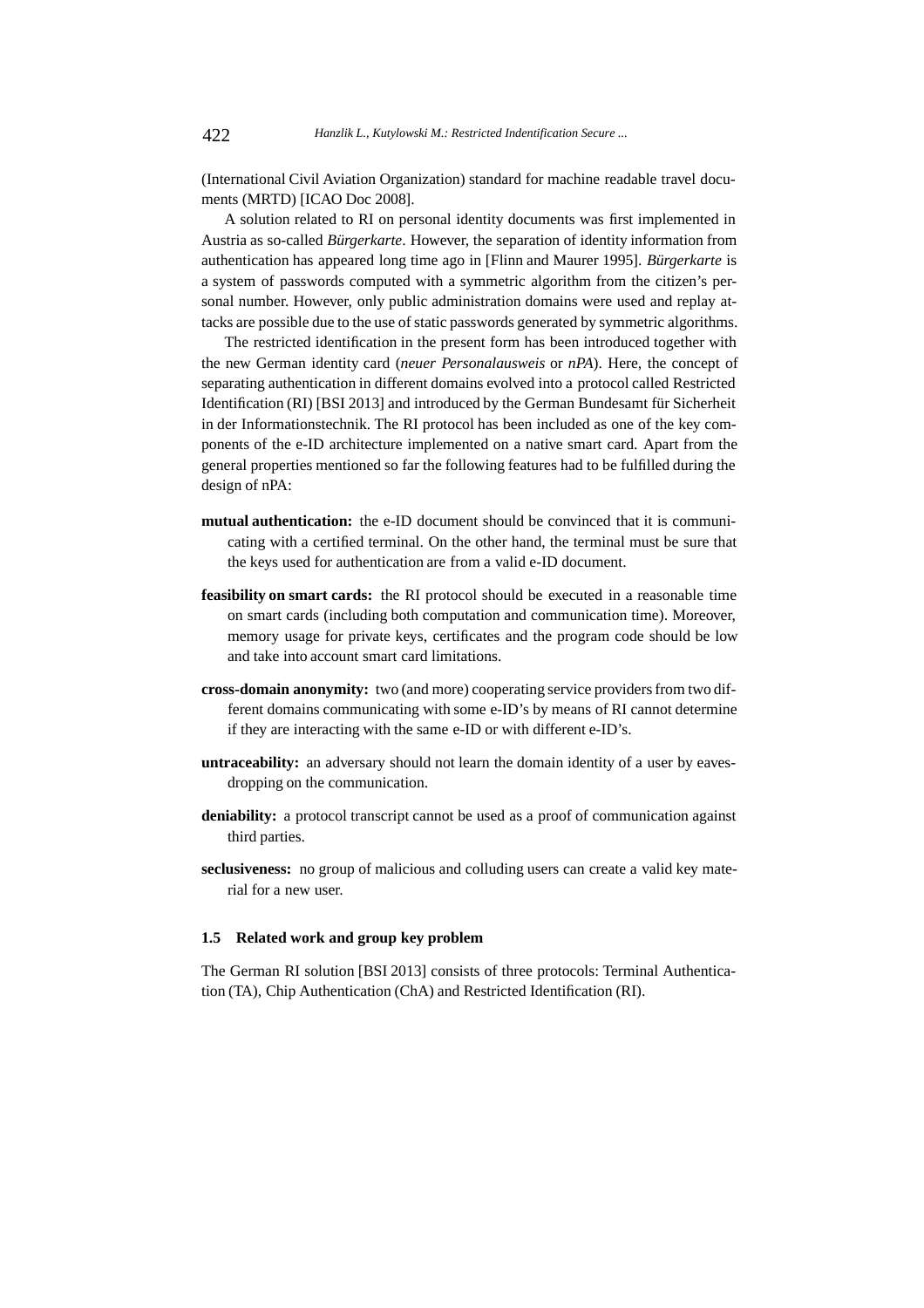The TA protocol authenticates the terminal of a domain, i.e., a domain specific group generator is extracted from the certificate issued by a Certificate Authority and the terminal sends a signed ephemeral public key. Then the ChA protocol is executed in order to authenticate the card (chip). ChA is basically a static Diffie-Hellman authentication where the public key of the card is computed using a secret key from the card and the terminal's ephemeral key. Both sides establish a secret shared key in order to encrypt the forthcoming communication and to verify whether the ephemeral key came from the genuine terminal. Finally, the RI protocol is executed where the card computes his domain specific pseudonym using the private key  $x_{RI}$  devoted exclusively for RI. So, if  $g_{dom}$  is the domain specific group generator, then  $H((g_{dom})^{x_{RI}})$  is the smart card's domain specific pseudonym  $(H$  is a cryptographic hash function). The pseudonym delivered during execution of the RI protocol is only cross-checked against a blacklist.

# **1.5.1 Group keys and their security problems**

During the ChA authentication the terminal verifies that the card knows one of secret keys issued by a certification authority. These keys are called *group keys*. Note that the key from ChA must be shared between multiple cards, since otherwise the group key could be used to link user's domain specific identities. This leads to a problem discussed in [Hanzlik et al. 2012] (see also [Dagdelen 2013] and [Poller et al. 2012], as well as paper [Feld and Pohlmann 2011] ignoring this issue). Namely, it is risky to assume that a group key will never be leaked. For instance, we may expect that a very powerful adversary eventually breaks into a single smart card and reads its internal memory. As in this construction there is no connection between the group key and the key used to compute the domain specific identity, an adversary holding a group key can forge new identities, which cannot be blacklisted. The only solution is to revoke all cards using the leaked group key, also the honest ones. The weakness seems to be very serious, as an attack may lead to a large scale exchange of personal identity documents with enormous social costs.

Moreover, as indicated in [Hanzlik 2015], for the scheme described in [BSI 2013] the issuer of the identity documents may easily use the group key mechanism to derive session keys used by a smart card and a terminal, learn the card owner's domain specific identity and later impersonate him against this terminal. It means in particular that the authorities issuing the identity documents may gain full access to citizen's accounts where RI authentication is used. Note that this is possible without learning the private key used for RI authentication. So it does not help that the ID cards are tamperproof.

# **1.5.2 ChARI protocol**

A solution to the group key problem was given in [Hanzlik et al. 2012]. The idea is to merge the Chip Authentication and Restricted Identification protocols. Therefore,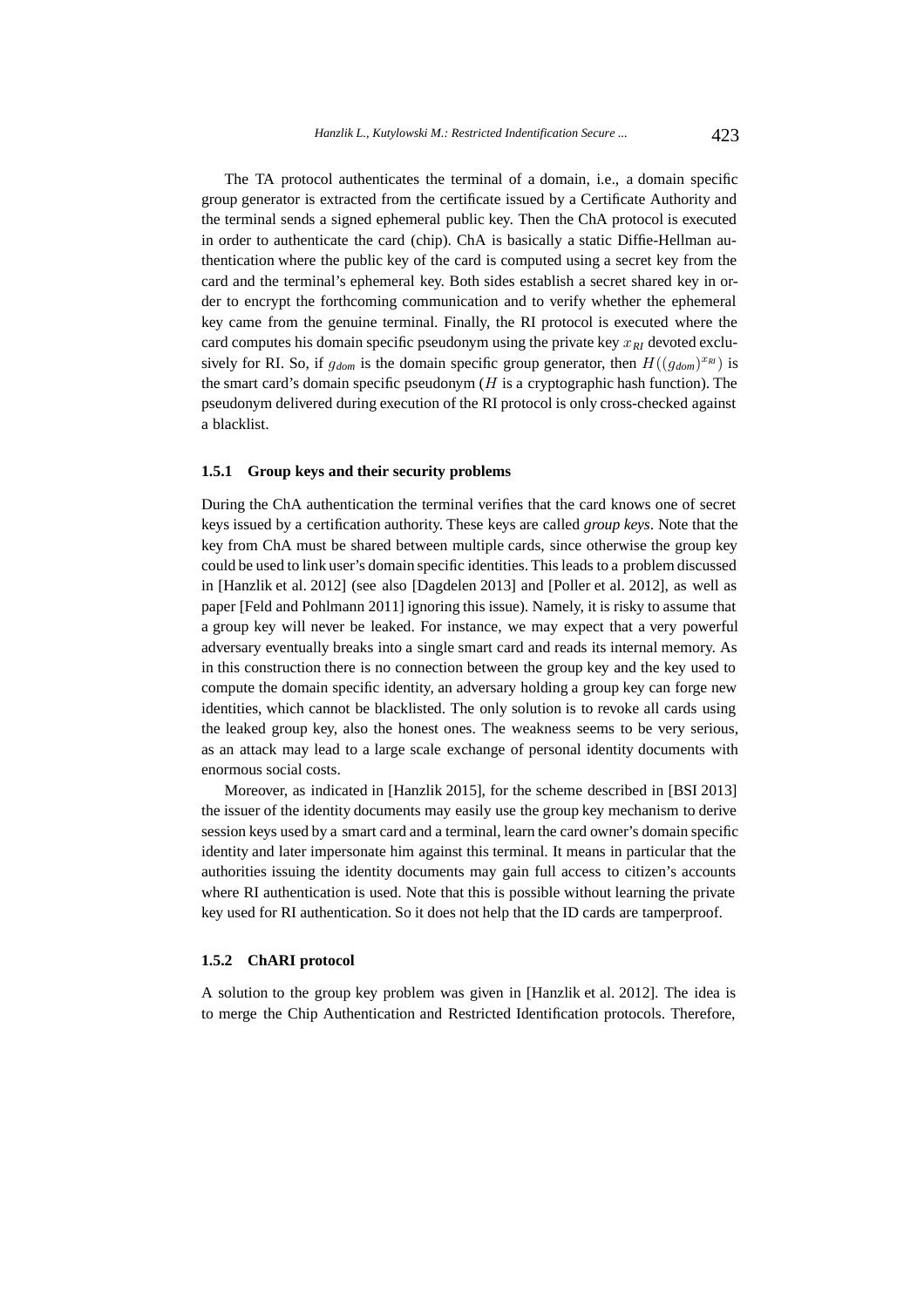instead of using a group key, the construction uses only one secret key on the card to establish a session key for securing the channel and to compute a domain specific pseudonym. Verification that the e-ID was issued by a legitimate authority is possible thanks to a list of anonymous identities computed separately for each domain as a whitelist. Thus, if a secret key of a card gets exposed, it is still possible to block this card by removing it from the whitelists. Moreover, if an adversary attempting to impersonate as a valid user has to hit an identity which is already on the whitelist. The probability of such an event is negligible.

Note that some ideas of [Hanzlik et al. 2012] and of this paper have been used in the scenario of two mobile devices communicating without involving a terminal [Hanzlik et al. 2013].

# **1.6 Paper contribution**

We present an extended version of the ChARI protocol called ChARI eCK-Secure. Our protocol is secure in the well-studied extended Canetti-Krawczyk model (eCK) [LaMacchia et al. 2007] widely used for inspecting authenticated key exchange protocols. This is a major improvement, since the ChARI protocol was not proven secure in a widely used model. Nevertheless, the proposed scheme has a similar computational complexity, in terms of modular exponentiations, as the original ChARI protocol.

Let us note that the RI algorithm deployed on the German personal identity documents solutionwas proven secure [Dagdelen and Fischlin 2010] in a weaker model, i.e., in an extended version of the Bellare-Rogaway model [Bellare and Rogaway 1994].

A complexity comparison of the discussed algorithms is given in Table 2.

#### **2 ChARI eCK-Secure**

In this section we present our eCK secure version of the ChARI protocol, called ChARI eCK-Secure. This algorithm is executed interactively by two parties: a smart card C and a terminal T. Both parties share domain specific parameters  $\mathcal{G}_i = (G, q, q_i, \lambda)$ , where G is a multiplicative group of a prime order q,  $g_i$  is the group generator specific for the *i*th domain, and  $\lambda$  is a security parameter. We assume that the Decisional Diffie-Hellman Problem (see Sect. 3.1) is hard for  $G$ . As it is clear from the context, we do not use a special notation for the computations performed in G.

In addition, the card C contains a secret key  $sk_C$ , which is used to derive domainspecific public key  $pk_C^i = g_i^{sk_C}$  of C in the *i*th domain. The terminal holds a secret key  $sk_T$ , the public key  $pk_T = g_i^{sk_T}$  and a certificate  $cert_T$  for  $pk_T$ .

In the following description, CVer denotes the certificate verification procedure; SVer denotes the signature verification procedure,  $MAC(K, M)$  denotes a cryptographic message authentication code created for the message M with the key  $K$ ; ENC( $K', M$ ) denotes the ciphertext obtained with the symmetric key  $K'$  from the message  $M$ ;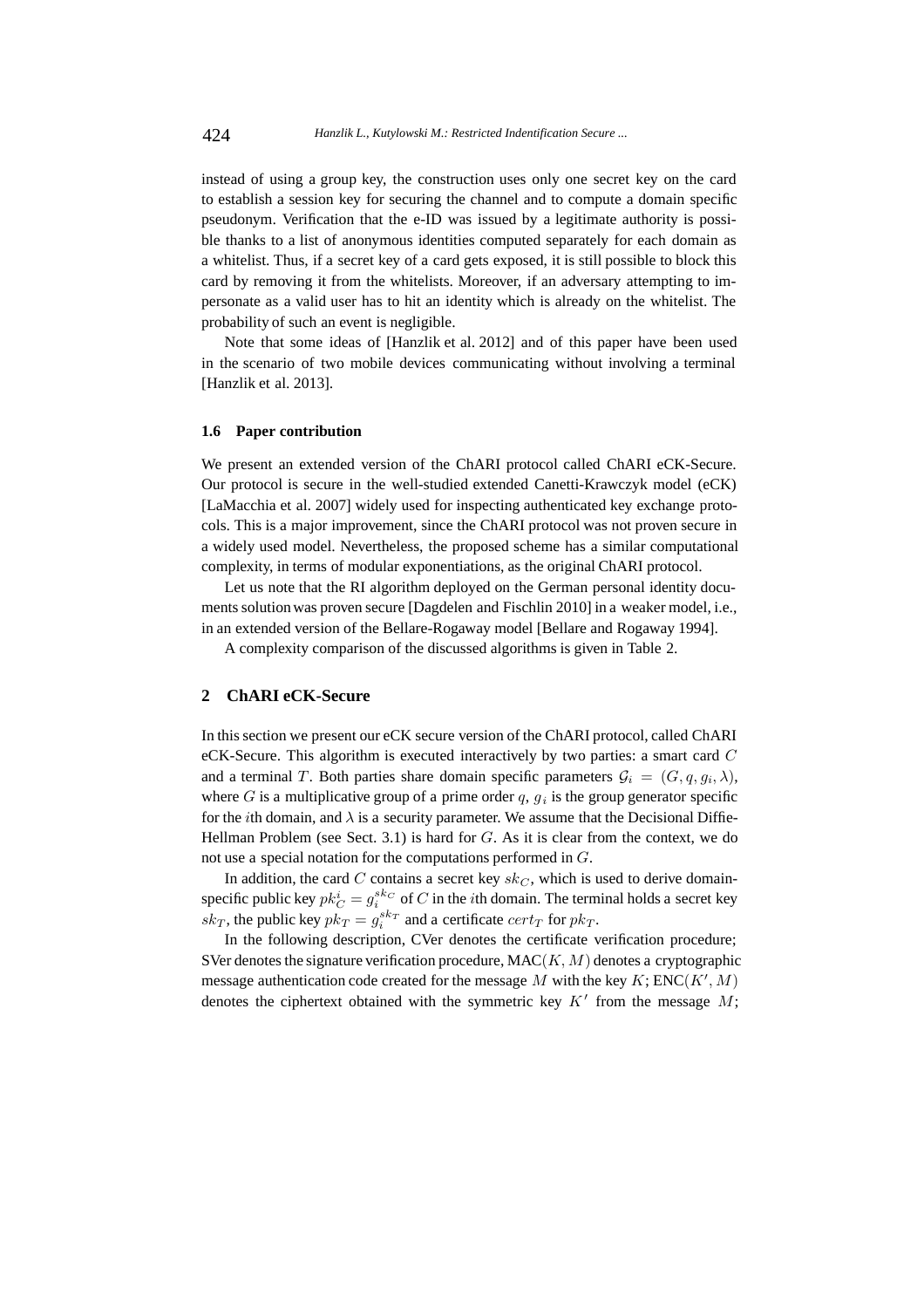| Card $C$ :                                                    | Terminal $T$ :                                                                                                |  |  |
|---------------------------------------------------------------|---------------------------------------------------------------------------------------------------------------|--|--|
| PRIVATE AND PUBLIC PARAMETERS                                 |                                                                                                               |  |  |
| secret key $sk_C$                                             | private/public key pair $sk_T$ , $pk_T = g_i^{sk_T}$                                                          |  |  |
|                                                               | domain-specific generator $g_i$                                                                               |  |  |
|                                                               | whitelist $W_i$ of all users admitted                                                                         |  |  |
|                                                               | to the <i>i</i> th domain serviced by $T$                                                                     |  |  |
| public key $pk_{CA}$ of a certificate                         | certificate $cert_T$ for $pk_T$ and $g_i$                                                                     |  |  |
| authority                                                     |                                                                                                               |  |  |
| parameters $\mathcal{G}_i = (G, q, g_i, \lambda)$             | parameters $\mathcal{G}_i = (G, q, g_i, \lambda)$                                                             |  |  |
| PROTOCOL EXECUTION                                            |                                                                                                               |  |  |
|                                                               | Terminal Authentication Phase (similar to Terminal Authentication from the ICAO documents).                   |  |  |
|                                                               | $\sqrt{cert_T}$                                                                                               |  |  |
| extract $pk_T$ and $g_i$ from $cert_T$                        |                                                                                                               |  |  |
| abort if $\text{CVer}(pk_{CA}, cert_T)$ ='false'              | $\begin{array}{l} esk_T \leftarrow_R \mathbb{Z}_q^* \\ epk_T = g_i^{H_0(esk_T, sk_T) \cdot sk_T} \end{array}$ |  |  |
| $e p k_T$                                                     |                                                                                                               |  |  |
|                                                               | $r_1$                                                                                                         |  |  |
| $r_1 \leftarrow_R \{0,1\}^{\lambda}$                          |                                                                                                               |  |  |
|                                                               | $s = \text{Sign}(sk_T, (r_1, epk_T))$                                                                         |  |  |
|                                                               | $\boldsymbol{s}$                                                                                              |  |  |
| abort if $SVer(pk_T, (r_1, epk_T))$ ='false'                  |                                                                                                               |  |  |
| Domain-specific Chip Authentication Phase                     |                                                                                                               |  |  |
| $\operatorname{esk}_C \leftarrow_R \mathbb{Z}_a^*$            |                                                                                                               |  |  |
| $hesk_C = H_0(esk_C, sk_C)$                                   |                                                                                                               |  |  |
| $epk_C = g_i^{H_0(hesk_C) \cdot sk_C}$                        | $epk_C$                                                                                                       |  |  |
| $K=epk_T^{H_0(hesk_C)\cdot sk_C}$                             | $K=epk_C^{H_0(esk_T, sk_T)\cdot sk_T}$                                                                        |  |  |
|                                                               | $r_2 \leftarrow_R \{0,1\}^{\lambda}$                                                                          |  |  |
|                                                               | $K_{\text{MAC}} = H_1(K, r_2), K_{\text{ENC}} = H_2(K, r_2)$                                                  |  |  |
|                                                               | $T_R = \text{MAC}(K_{\text{MAC}}, epk_C)$                                                                     |  |  |
|                                                               | $\xleftarrow{r_2,T_R}$                                                                                        |  |  |
| $K_{\text{MAC}} = H_1(K, r_2), K_{\text{ENC}} = H_2(K, r_2)$  |                                                                                                               |  |  |
| check $T_R \stackrel{?}{=} \text{MAC}(K_{\text{MAC}}, epk_C)$ |                                                                                                               |  |  |
| $\sigma_C = \text{ENC}(K_{\text{ENC}}, H_0(esk_C, sk_C))$     |                                                                                                               |  |  |
|                                                               | $\longrightarrow$ hesk <sub>C</sub> = DEC(K <sub>ENC</sub> , $\sigma_C$ )                                     |  |  |
|                                                               | $pk_C^i = epk_C^{H_0(hesk_C)^{-1}}$                                                                           |  |  |
|                                                               | check if $pk_C^i$ is on the whitelist $W_i$                                                                   |  |  |
|                                                               |                                                                                                               |  |  |
| $K_{\text{session}}=H_0(K, epk_C, epk_T, pk_C^i, pk_T)$       | $K_{\text{session}}=H_0(K, epk_C, epk_T, pk_C^i, pk_T)$                                                       |  |  |

Figure 1: Description of the ChARI eCK-Secure protocol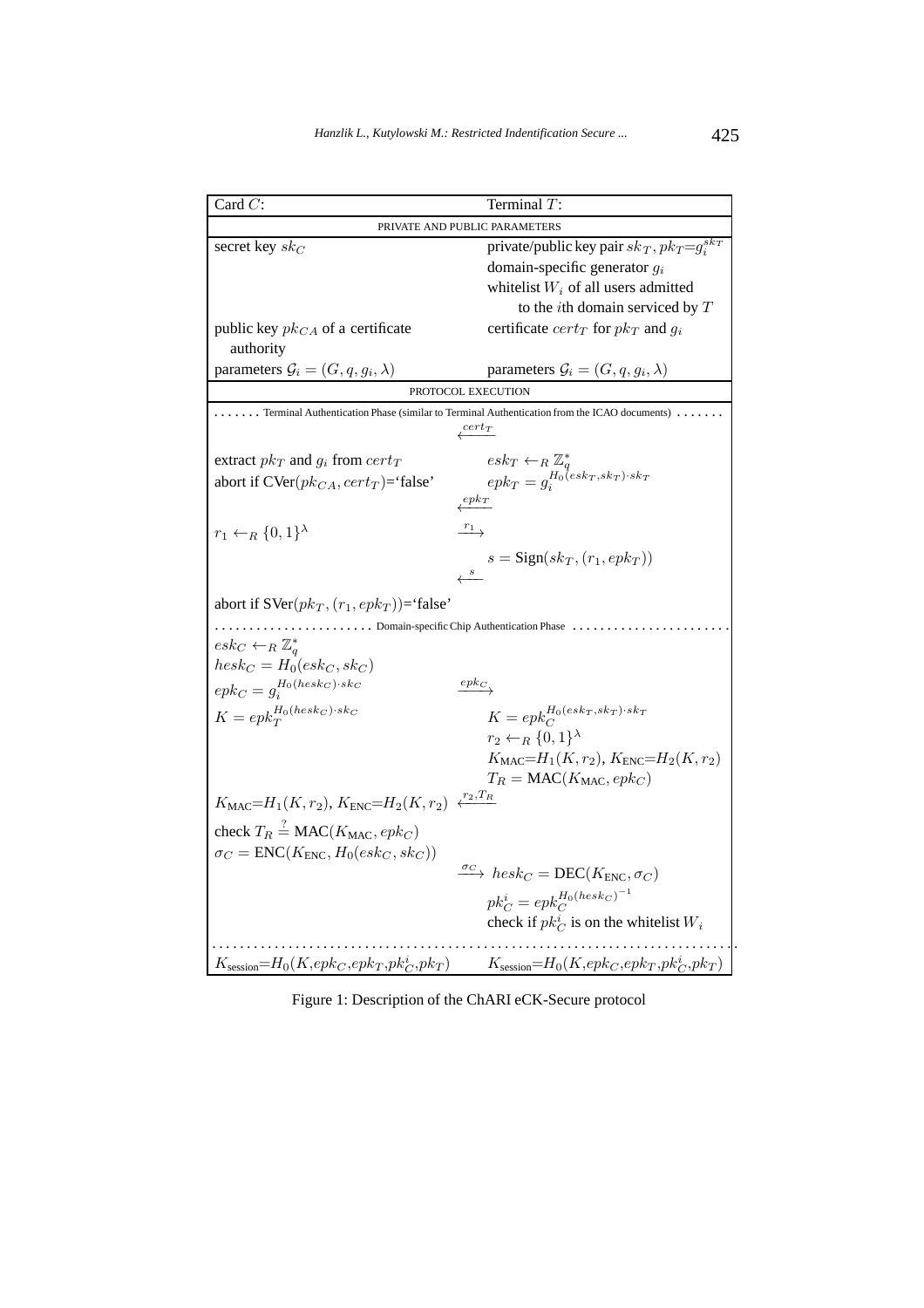$DEC(K', Z)$  stands for the plaintext obtained with the symmetric key  $K'$  from the ciphertext Z. Moreover,  $H_0, H_1, H_2$  denote hash functions such that  $H_0: \{0, 1\}^* \to \mathbb{Z}_q$ ,  $H_1: \{0,1\}^* \to \mathcal{KS}_{\text{MAC}}$  and  $H_2: \{0,1\}^* \to \mathcal{KS}_{\text{ENC}}$ , where  $\mathcal{KS}_{\text{MAC}}$  and  $\mathcal{KS}_{\text{ENC}}$  are respectively the keyspaces of MAC and ENC.

The protocol ChARI eCK-Secure executes the steps described in Table 1. They can be summarized as follows:

- **Terminal Authentication:** The terminal presents its certificate  $cert<sub>T</sub>$  confirming that it is a terminal of the domain where the card should authenticate itself. The card verifies the certificate  $cert_T$  and extracts the public key  $pk_T$  and domain specific generator  $g_i$  from  $cert_T$ .
	- **–** The terminal chooses an ephemeral secret key  $\operatorname{esk}_T \leftarrow_R \mathbb{Z}_q^*$  at random, computes the ephemeral public key  $epk_T = pk_T^{H_0(esk_T, sk_T)}$  and sends this public key to the card. The key  $e p k_T$  plays the role of a nonce for terminal authentication, however it will be reused for Diffie-Hellman key agreement executed during chip authentication. The role of the hash function in the exponent  $H_0(esk_T, sk_T)$  is to prevent derivation of any property of the exponent when only one of the keys  $\operatorname{esk}_T, \operatorname{sk}_T$  is known to the adversary. The above idea of using both keys was inspired by the NAXOS protocol [LaMacchia et al. 2007].
	- **–** The card creates a random nonce  $r_1 \leftarrow_R \{0,1\}^{\lambda}$  and sends it to the terminal.
	- The terminal signs  $r_1$ ,  $epk_T$  with its private key  $sk_T$ . The resulting signature  $s = \text{Sign}(sk_T, (r_1, epk_T))$  is sent to the card and verified there with the public verification key  $pk_T$  obtained from the terminal's certificate.

### **Domain Specific Chip Authentication**:

- **–** The card C chooses an ephemeral secret key  $\operatorname{esk}_C \leftarrow_R \mathbb{Z}_q^*$  at random, computes the ephemeral public key  $epk_C = g_i^{H_0(H_0(esk_C, sk_C)) \cdot sk_C}$  and sends it to the terminal. The ephemeral key  $\operatorname{esk}_C$  is retained for the future use, while the intermediate values like  $H_0(esk_C, sk_C)$  can be erased. Again, the hash functions in the exponent have to prevent derivation of information on the exponent from only part of the secret keys.
- **–** Both parties compute a shared Diffie-Hellman key. Namely, the card C computes  $K = e p k_T^{H_0(H_0(esk_C, sk_C)) \cdot sk_C}$  while the terminal T computes K as  $e p k_C^{H_0(esk_T, sk_T) \cdot sk_T}$ . Note that the exponents used contain both the random nonces and the private keys of the communicating parties. The hash functions are applied for the sake of a formal security proof. At this moment the terminal still does not know the public key  $g_i^{sk_C}$  of the card C for the domain of the terminal  $T$ . It is used only implicitly.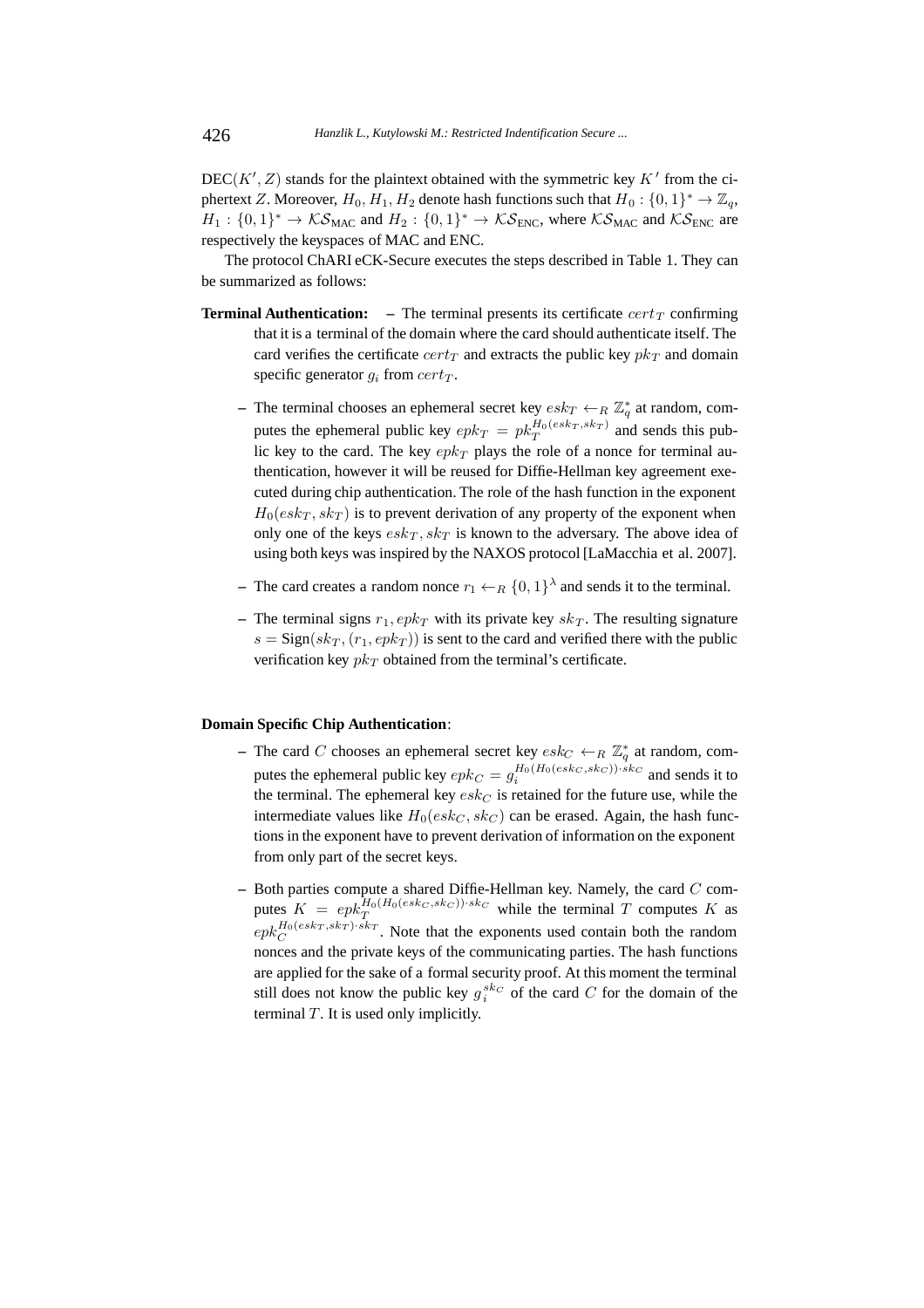- **–** At the next stage, the terminal has to prove that it knows the shared key K. Namely, T chooses at random a nonce  $r_2 \leftarrow_R \{0,1\}^{\lambda}$ , derives the keys  $K_{\text{MAC}} =$  $H_1(K, r_2)$ ,  $K_{\text{ENC}} = H_2(K, r_2)$  and computes the tag  $T_R = \text{MAC}(K_{\text{MAC}}, e p k_C)$ . T sends the nonce  $r_2$  and the tag  $T_R$  to the card C.
- The card C recomputes  $K_{\text{MAC}}$ ,  $K_{\text{ENC}}$  and verifies  $T_R$  with  $K_{\text{MAC}}$  and  $epk_C$ .
- **–** The card C creates a ciphertext  $\sigma_C = \text{ENC}(K_{\text{ENC}}, H_0(esk_C, sk_C))$  and sends it to the terminal.
- Using the shared key  $K_{\text{ENC}}$  the terminal decrypts  $\sigma_C$  and gets the key  $hesk_C =$  $H_0(esk_C, sk_C)$ . At this moment  $T$  can compute  $pk_C^i = epk_C^{H_0(hesk_C)^{-1}}$  which should be equal to  $g_i^{sk_C}$ , the public key of C in the domain with the parameter  $g_i$ . Finally, the terminal verifies that the identifier  $pk_C^i$  is on its whitelist, i.e. the list of accepted users.

**Establishing a session:** both  $T$  and  $C$  compute locally the session key

$$
K_{\text{session}} = H_0(K, epk_C, epk_T, pk_C^i, pk_T).
$$

# **3 Security model**

In this section we present details about the formal security model for ChARI eCK-Secure protocol. Let us note that the differences between the ChARI protocol from [Hanzlik et al. 2012] and ChARI eCK-Secure are due to technicalities of the security proof and of the security model. On the other hand, we do not claim that the modifications are necessary to patch any security flaw of the ChARI protocol.

Note that the German RI protocol [BSI 2013] is a simple pseudonym computation scheme. However, the authentication of this pseudonym is assured by the Extended Access Control (EAC) protocol, which is an authenticated key exchange protocol (AKE) run before the pseudonym computation. Thus, security of the German RI scheme must be considered in terms of the combination of these protocols.

ChARI eCK-Secure uses a similar construction. The identification scheme is incorporated into an authenticated key exchange protocol. For this reason, we recall the popular extended Canetti-Krawczyk model [LaMacchia et al. 2007] for AKE protocols, which will be used to prove AKE security of ChARI eCK-Secure. Furthermore, we will use these results to show that a successful impersonation attack would lead to an attack against the AKE security of ChARI eCK-Secure.

#### **3.1 Number-theoretical assumptions**

Now we recall computationally hard problems used to prove security properties of our protocol. We start by recalling the discrete logarithm problem for cyclic group G of a prime order q.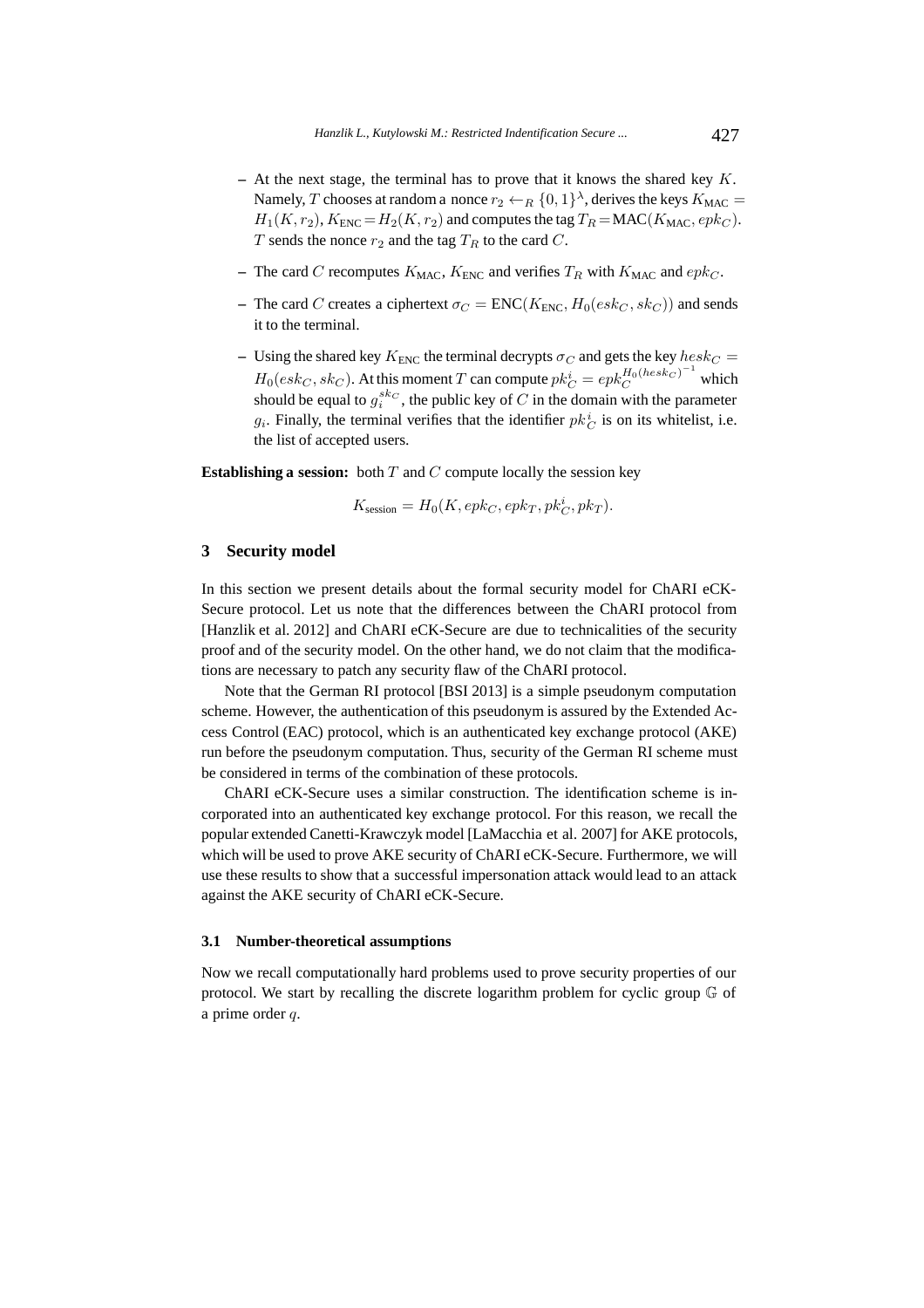**Definition 1 (Discrete Logarithm Problem (DLP)).** Given two elements  $g, g^x \in \mathbb{G}$ , solving DLP means outputting x. We say that an algorithm A has advantage  $\epsilon$  in solving DLP in G, if

$$
\Pr[x \leftarrow \mathcal{A}(g, g^x)] \ge \epsilon,
$$

where the probability is taken over the random choice of the generator  $q \in \mathbb{G}$ , the random choice of  $x \in \mathbb{Z}_q$ , and the random bits of A. In addition, by  $\text{Adv}^{\text{DLog}}$  we mean the maximal advantage for any PPT adversary in solving DLP, and by  $D\text{Log}(g, h)$  we mean x such that  $q^x = h$ .

**Definition 2 (Computational Diffie-Hellman Problem (CDH)).** Given three elements  $g, g^a, g^b \in \mathbb{G}$ , the goal is to output the element  $g^{ab}$ . We say that an algorithm A has advantage  $\epsilon$  in solving the CDH problem in  $\mathbb G$  if:

$$
\Pr[g^{ab} \leftarrow \mathcal{A}(g, g^a, g^b)] \ge \epsilon,
$$

where the probability is taken over the random choice of the generator  $g \in \mathbb{G}$ , the random choice of  $a, b \in \mathbb{Z}_q$ , and the random bits of A. In addition, by  $\mathbf{Adv}^{\text{CDH}}$  we denote the maximal advantage for any PPT adversary in solving the computational Diffie-Hellman problem. For  $X = q^a$ ,  $Y = q^b$ , by CDH(X, Y) we denote  $q^{ab}$ .

Let us also recall the decisional version of the Diffie-Hellman problem:

**Definition 3 (Decisional Diffie-Hellman Problem (DDH)).** Given four elements  $g, g^a, g^b, g^z \in \mathbb{G}$ , the output should be 1, if  $z = a \cdot b \mod q$ , and 0 otherwise. We say that an algorithm A has advantage  $\epsilon$  in solving the DDH in  $\mathbb G$  if:

$$
|\Pr[1 \leftarrow \mathcal{A}(g, g^a, g^b, g^{ab})] - \Pr[1 \leftarrow \mathcal{A}(g, g^a, g^b, g^z)]| \ge \epsilon,
$$

where the probability is taken over the random choice of the generator  $g \in \mathbb{G}$ , the random choice of  $a, b, z \in \mathbb{Z}_q$ , and the random bits of A. In addition, by  $\mathbf{Adv}^{\mathrm{DDH}}$  we denote the maximal advantage for any PPT adversary in solving the DDH problem.

#### **3.2 Extended Canetti-Krawczyk model**

In this subsection we recall the popular eCK model for two party authenticated key exchange protocols (AKE). In contrary to other models, such as the Bellare-Rogaway [Bellare and Rogaway 1994] and the Canetti-Krawczyk [Canetti and Krawczyk 2001], eCK considers forward secrecy and key-compromise impersonation resilience (KCI). These attacks are substantial from the point of view of secure use of identification documents. Forward secrecy protects the session key, and thereby the exchanged data, even if the adversary later learns the long-term secrets of the participants. Security against KCI ensures that leaking the long-term secret of a party, say Alice, does not enable a party talking with Alice to impersonate other parties.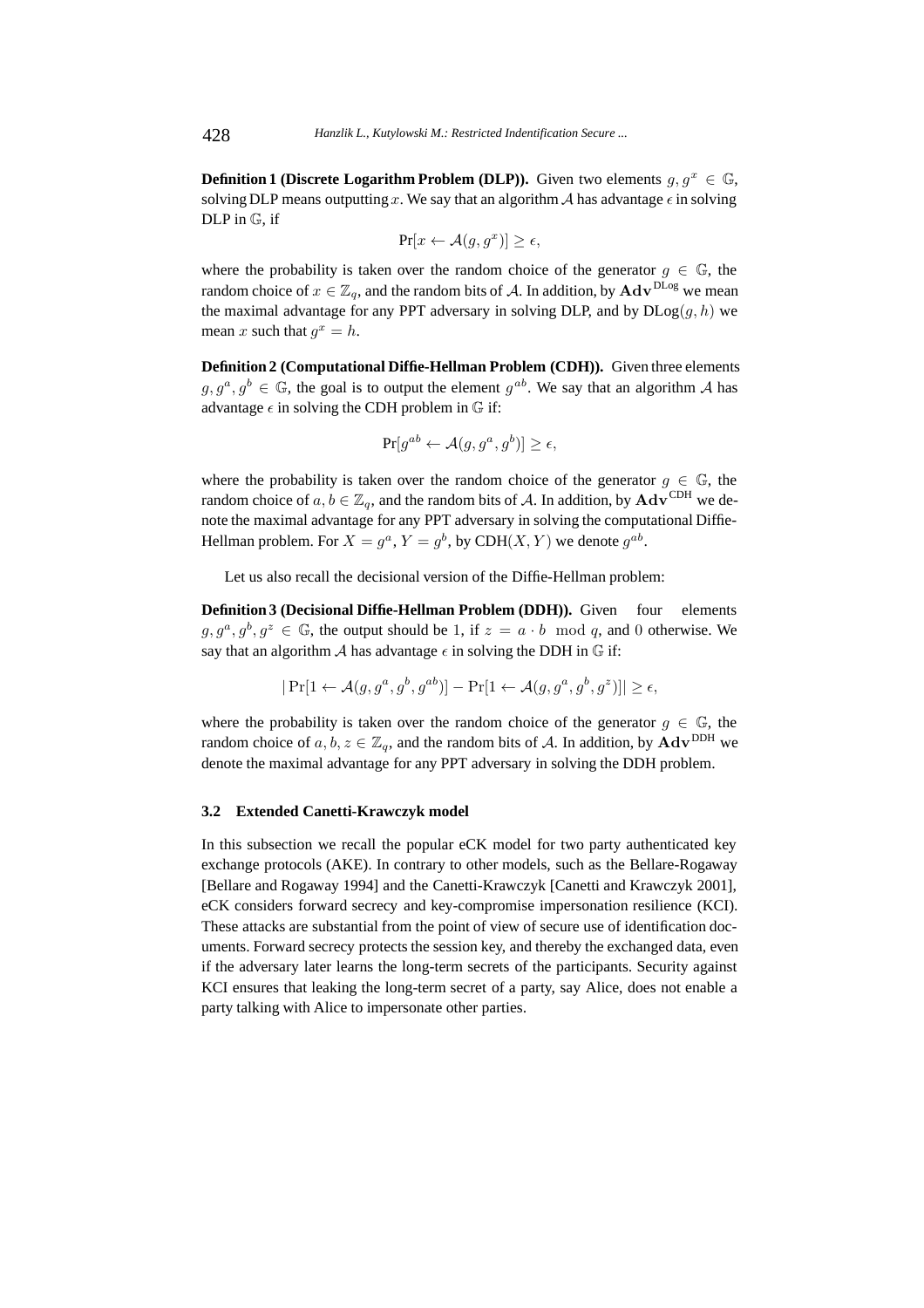# **3.2.1 AKE session**

Each user has a view on the protocol execution consisting of the messages exchanged with his alleged partner. This sequence of messages is called a *session*. If the protocol is executed properly, then the sessions of both communicating parties consist of the same messages. In this case we talk about *matching sessions*. The initiator of the session is called the *owner* of the session and the other party is called the *peer*. Note that a *matching session* may not exist, if the communication between the owner and the peer has been corrupted, e.g. by a man-in-the-middle. The *session identifier* consists of the parties' identities and the messages exchanged during the session.

#### **3.2.2 AKE experiment informally**

To prove security in the eCK model, we have to show that there is no adversary  $A$  that wins the AKE experiment with a non-negligible probability. In the AKE experiment the adversary  $A$  is given access to different oracles. These oracles allow, among others, to: initiate AKE sessions, control communication between protocol participants, reveal long-term, ephemeral and session keys. At some time of the AKE experiment the adversary A must query a Test oracle. This oracle returns a random key or the real session key of the session tested, according to a randomly chosen bit b. The task of  $A$ is to guess the value of the bit b. As a random answer yields the correct response with the probability  $\frac{1}{2}$ , we look for adversaries A that answer correctly with a probability non-negligibly higher than  $\frac{1}{2}$ .

# **3.2.3 AKE experiment formally**

We consider a system consisting of a number of communicating honest parties, the certification authority  $CA$  and the adversary  $A$ . We assume that all communication links between all parties are fully controlled by the adversary A. Furthermore, we define the session identifier to be:

$$
sid = (role, ID, ID^*, comm_1, \ldots, comm_n),
$$

where *ID* is the identity of the initiator,  $ID^*$  is the identity of the peer, *role* ∈ {*I*, *R*} is the role in the protocol (initiator/responder) and *comm*  $i \in \{0, 1\}^*$  is the *j*th message sent during this session.

In our case we assume without loss of generality that there are two sets of users, i.e., users  $U_1, U_2, \ldots$  that play either the role of terminals (denoted by  $T_1, T_2, \ldots$  or simply T if only one terminal is considered) or the role of e-ID cards (denoted by  $C_1, C_2, \ldots$ or simply C if only one card is considered).

Each party computes communications  $comm_i$  as a function of all previous messages and data corresponding to the party and the partner (i.e. the long-term key, the public keys etc.). After receiving all communications, the party finishes the execution by computing the session key.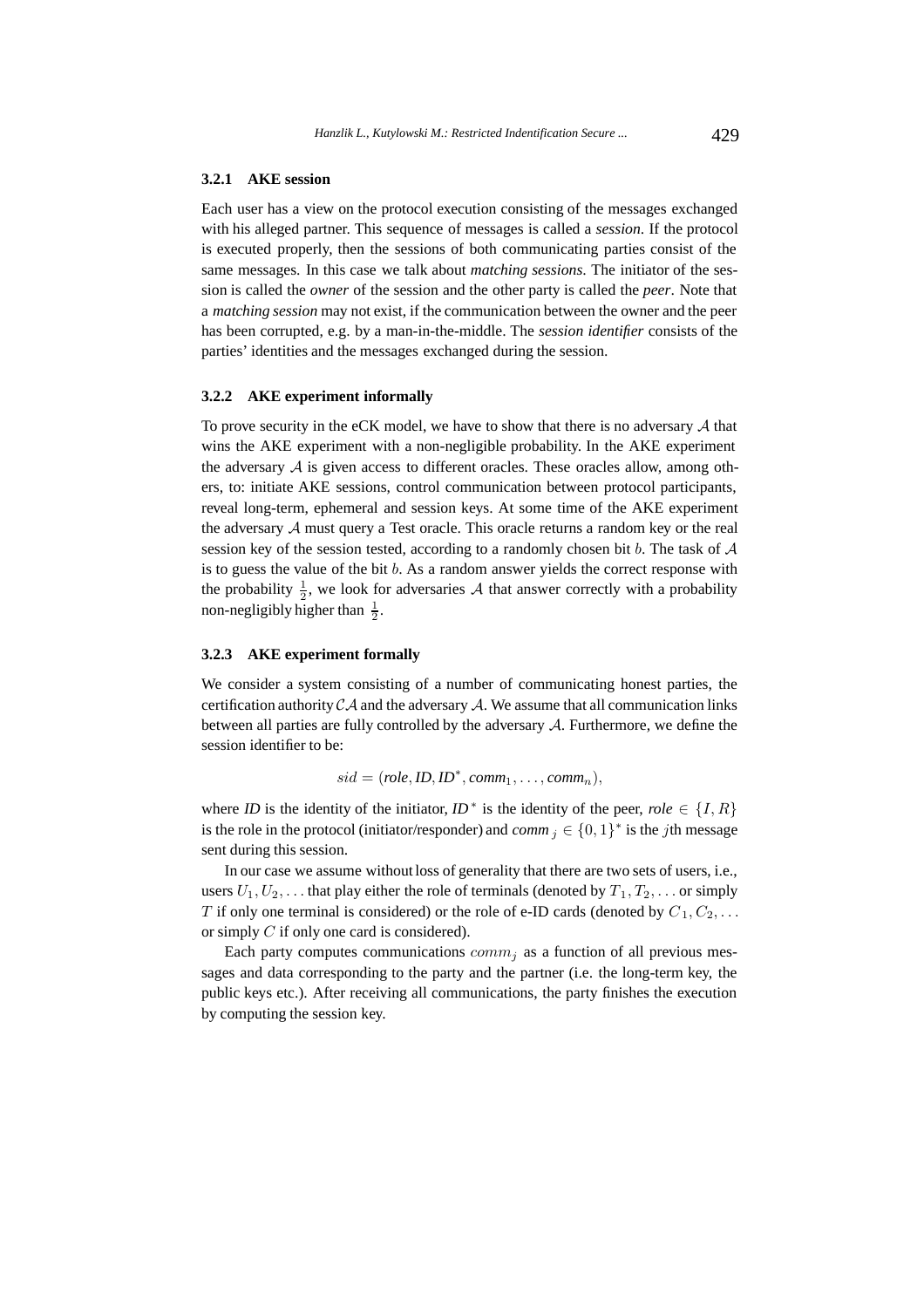#### *3.2.3.1 AKE experiment*

The AKE experiment proceeds as follows. At first the adversary selects the identities of all honest parties (which can be arbitrary distinct binary strings) and these parties generate and register their public keys with the  $\mathcal{CA}$ . The adversary may also register arbitrary public keys, even the same as those of honest parties. Then the adversary makes any sequence of queries to the following oracles:

- **Send**( $U_i, U_j, comm$ ): the oracle sends a message *comm* to  $U_i$  on behalf of  $U_j$ . This oracle returns  $U_i$ 's response to the message *comm*. This query allows the adversary A to start an AKE session with  $U_i$  and to provide communications between  $U_i$  and  $U_i$ .
- **Long-Term Key Reveal(** $U_i$ **):** this oracle reveals the long-term key of the party  $U_i$ .
- **Ephemeral Key Reveal(sid):** this oracle reveals an ephemeral key of a, possibly incomplete, session sid.
- **Reveal**(sid): this oracle reveals the session key of a completed session sid.

Furthermore, at any time of the experiment, the adversary  $A$  may select a completed session *sid* and, only once during the experiment, send the following query to the Test oracle:

**Test**(*sid*): The oracle picks  $b \leftarrow_R \{0, 1\}$ . If  $b = 1$ , then  $K \leftarrow$  Reveal(*sid*), otherwise  $K \leftarrow_R \{0,1\}^{\lambda}$ . The oracle returns K.

The adversary can then continue the AKE experiment. However,  $A$  terminates immediately after making a query to the following oracle:

**Guess**(b') - If  $b = b'$ , return 1, otherwise return 0.

The adversary *wins* the AKE experiment, if the selected test session remains *clean* (see below for the meaning of a "clean session") until the end of the experiment and the **Guess** oracle returns 1.

# **3.2.4 Clean session**

Let sid be an AKE session completed by parties  $U_i$  and  $U_j$ . In addition, by sid<sup>\*</sup> we denote the matching session to *sid*, supposedly executed by  $U_j$  (note that  $sid^*$  may not exist in the experiment). Furthermore, let  $sk_{U_i}$  and  $sk_{U_j}$  denote the long-term secret keys of  $U_i$  and  $U_j$ , respectively. By  $esk_{U_i}$  and  $esk_{U_j}$  we denote the ephemeral secret keys generated by  $U_i$  and  $U_j$  in sid and sid<sup>\*</sup> (the latter exists only if sid<sup>\*</sup> exists). We now say that an AKE session is *clean* if none of the following events occurs:

 $- U_i$  or  $U_j$  is controlled by the adversary,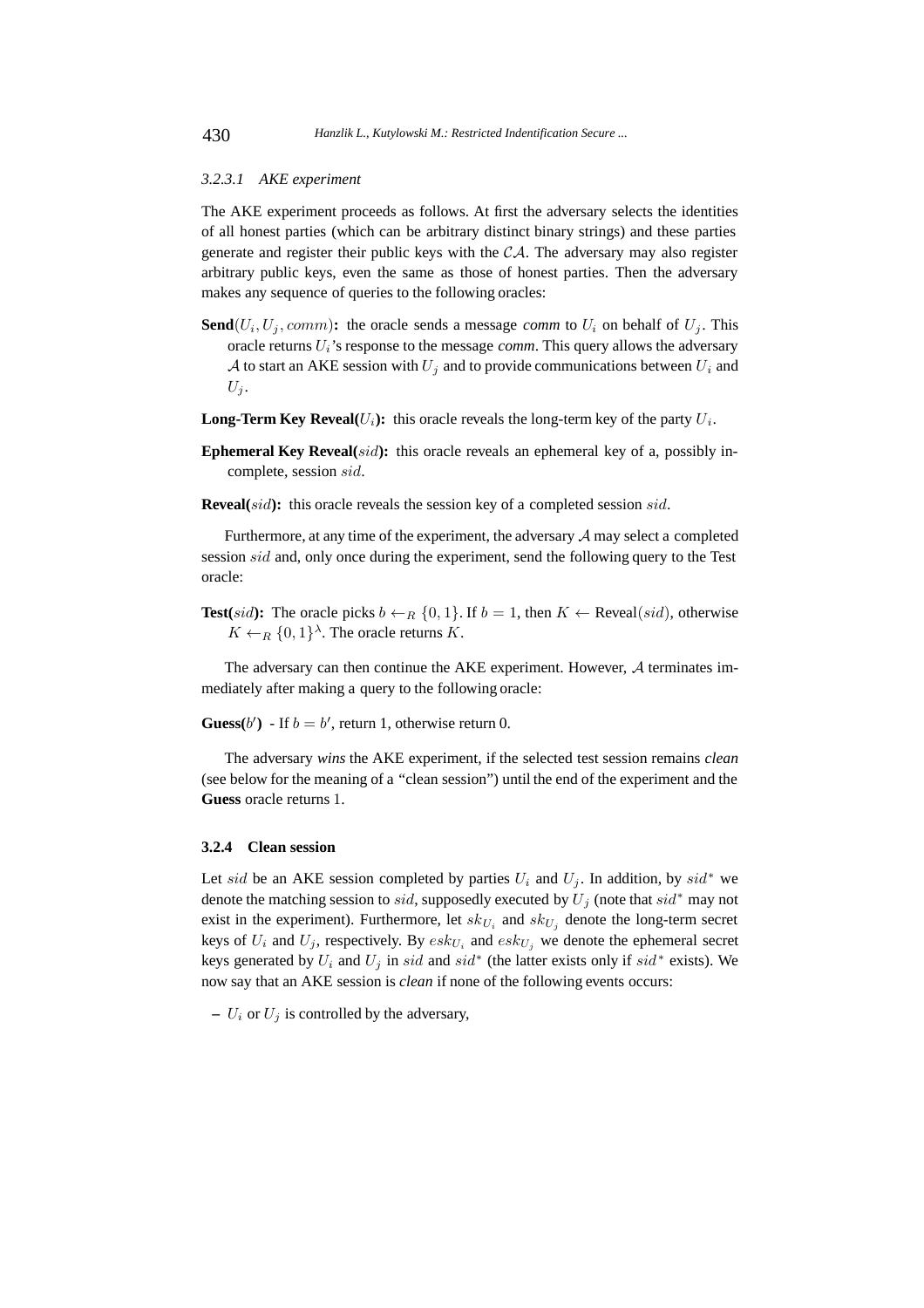- **–** A reveals the session key of sid or sid<sup>∗</sup> (if it exists) with an oracle call to **Reveal**,
- $−$  The session *sid*<sup>\*</sup> exists and *A* reveals either both  $sk_{U_i}$  and  $esk_{U_i}$ , or both  $sk_{U_i}$  and  $esk_{U_i}$  with appropriate calls to oracles **Long-Term Key Reveal** and **Ephemeral Key Reveal**.
- $\overline{P}$  − The session *sid*<sup>\*</sup> does not exist and *A* reveals either *sk<sub>U<sub>i</sub>*</sub> or both *sk<sub>U<sub>i</sub>*</sub> and *esk<sub>U<sub>i</sub></sub>* via appropriate oracle calls.

**Definition 4 (Extended Canetti-Krawczyk (eCK) security).** We define the advantage of an adversary  $A$  in the AKE experiment with AKE protocol  $\Pi$  as:

 $\mathbf{Adv}_{\Pi}^{\text{AKE}} = |\Pr[\mathcal{A} \text{ wins the AKE experiment}] - \frac{1}{2} |$ .

We say that an AKE protocol is secure in the eCK model if no efficient adversary  $A$  has a non-negligible advantage  $\mathbf{Adv}_{\Pi}^{\text{AKE}}$  in winning the above experiment.

# **3.2.5 Security achieved by the eCK model**

**Confidentiality:** the messages exchanged while establishing the session key may provide only a negligible advantage for an adversary aiming to break confidentiality of the data exchange.

**Forward secrecy:** the session key of a previous session remains confidential even if:

- **–** the adversary knows three out of four secret keys (two ephemeral keys and two long-term keys), if this session has a matching session,
- **–** the adversary knows two out of three secret keys (two long-term keys and the ephemeral key of the owner), if the session has no matching session (the peer's ephemeral key does not exist).
- **Resistance against key-compromise impersonation:** this covers attacks in which an adversary learns the long-term key of a user and then tries to use this key to impersonate other users to this party.
- **Confidentiality in case of leakage of ephemeral values:** a session remains confidential even if the adversary reveals the internal states of the session (i.e. ephemeral values of the communicating parties), unless he also knows one of long-term keys.

# **3.3 Cross-domain anonymity**

Informally, cross-domain anonymity (also called unlinkability) means that the adversary cannot distinguish user identifiers in different domains, i.e., given two identifiers from two domains the adversary cannot tell, if these identifiers correspond to one user.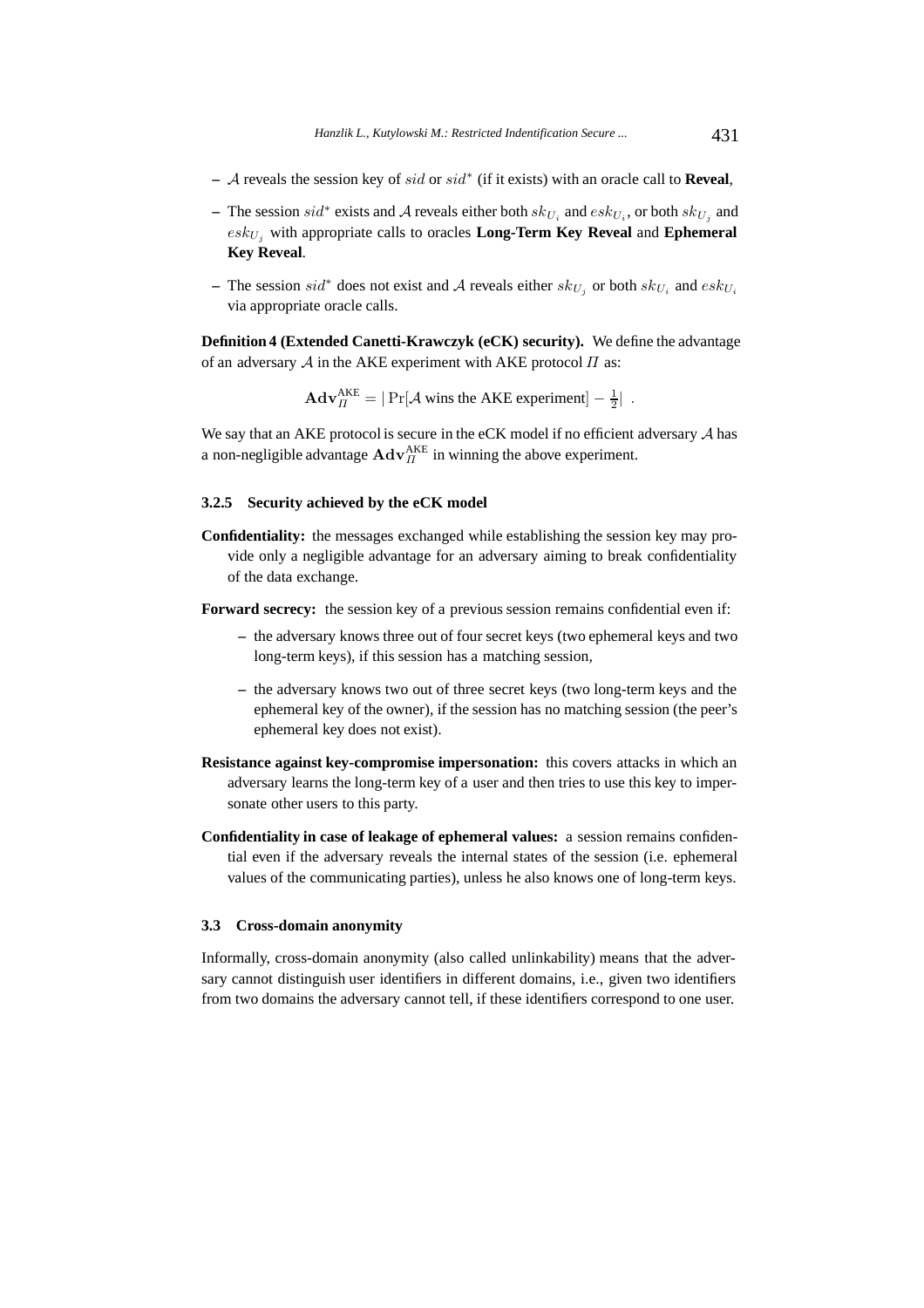#### **3.3.1 System parameters**

In order to formally capture cross-domain anonymity we define a game played by an adversary  $A$  and a challenger. First, the adversary sends  $n$ , the number of users, and  $d$ , the number of domains, to the challenger. Then, the challenger creates a system corresponding to the identification protocol  $\Pi$ . That is, he defines system parameters such as the group used for cryptographic computations, creates a Certificate Authority CA, creates valid cards (or users)  $C_1, \ldots, C_n$ , possibly using the secret keys of the CA, and defines the domain parameters for each terminal  $T_1, \ldots, T_d$ . Moreover, for each domain j (i.e., for each terminal  $T_j$ ) the challenger creates  $C_1^j, \ldots, C_n^j$  as genuine copies of the cards  $C_1, \ldots, C_n$ . Namely,  $C_i^j$  is a copy of  $C_i$ .

The adversary will see these cards shuffled at random. That is, for each  $j \leq d$  the challenger chooses at random a permutation  $\pi_j : \{1, \ldots, n\} \rightarrow \{1, \ldots, n\}$ . Then we may think that the adversary can address the cards in the way that from his point of view the *i*th card for domain *j* is in fact the card  $C_{\pi(i)}^j$ .

We assume that all terminals are controlled by the adversary. So if protocol  $\Pi$  requires authenticated terminals, then the adversary is given the secret keys of all of them.

#### **3.3.2 Capabilities of the adversary**

An ULK adversary  $A$  is given a full control of the communication in the system, i.e., the challenger gives  $A$  access to the following oracles:

- **Execute** $(i, j)$ : this oracle returns a transcript of execution of the protocol  $\Pi$  between card instance  $C_{\pi_j(i)}^j$  and terminal  $T_j$ .
- **Send**(*i*, *j*, *m*): this oracle sends message *m* to the card instance  $C^j_{\pi_j(i)}$  and returns its response (specified by the protocol  $\Pi$ ).
- A is also given access to several other oracles:
- **Corrupt** $(i, j)$ : this oracle returns the secret keys of card  $C_{\pi_i(i)}$ .
- **Reveal** $(i, j, k)$ : this oracle returns the number  $\pi_k^{-1}(\pi_j(i))$ . Note that according to the adversary's point of view the *i*th card in domain j and the card  $\pi_k^{-1}(\pi_j(i))$  in domain k correspond to the same card in the batch  $C_1, \ldots, C_n$ .

Furthermore, if protocol  $\Pi$  allows revocation, the adversary can model this using the following oracles:

- **Revoke**(*i*, *j*): this oracle revokes card  $C_{\pi_j(i)}$  in all domains, i.e., the cards  $C^1_{\pi_j(i)}, \ldots$ ,  $C_{\pi_j(i)}^d$  will not pass the verification.
- **DomainRevoke**(*i*, *j*): this oracle revokes only the card instance  $C_{\pi_j(i)}^j$ .

Finally, at the end of the game the adversary queries the following test oracle:

**Test** $(i, j, k, l)$ : the oracle returns 1, if  $\pi_j(i) = \pi_l(k)$ , otherwise it returns 0.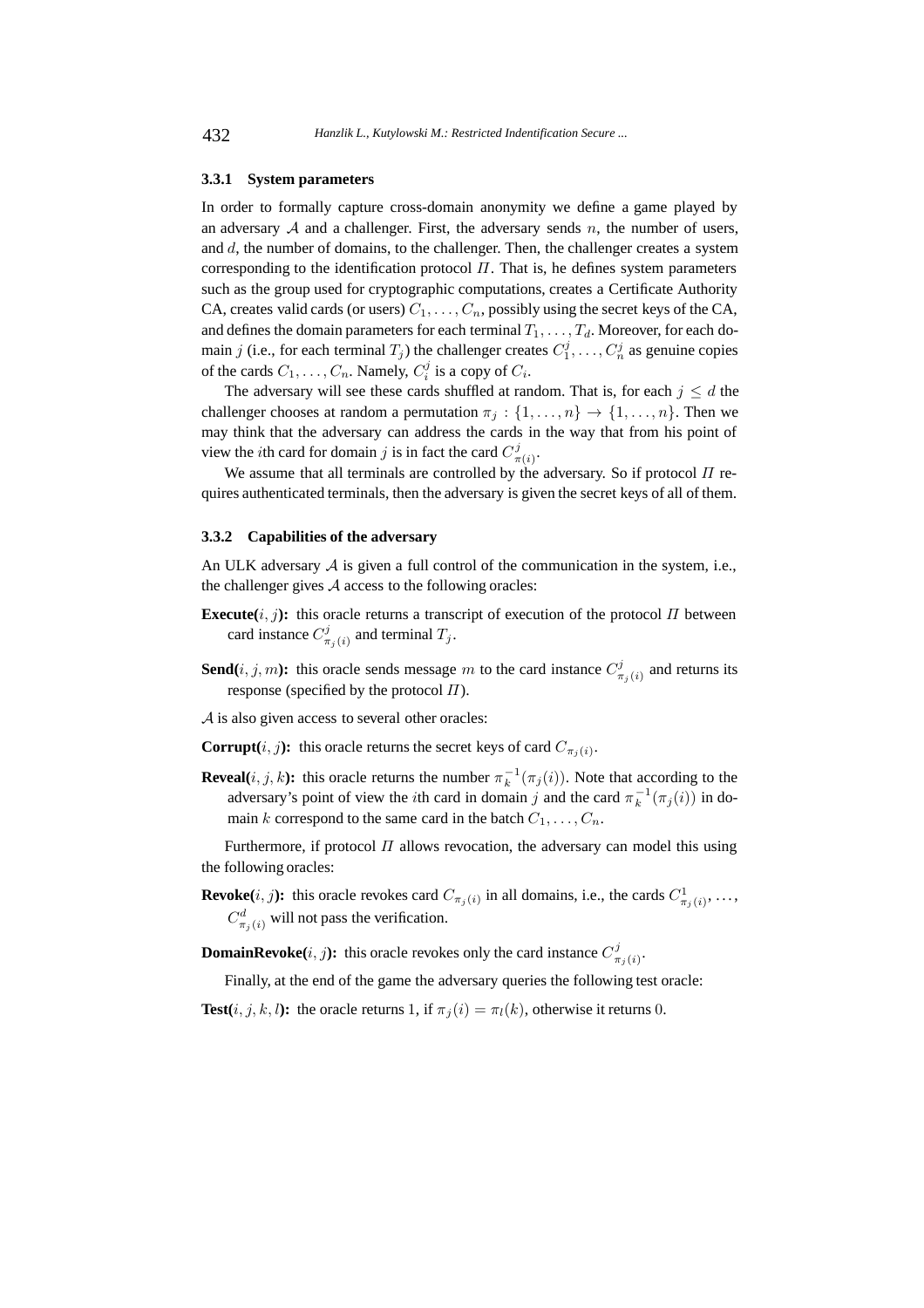# **3.3.3 Adversary's goal and winning conditions**

We denote a Test query (i, j, k, l)-*fresh* if:

- two cards  $C_{i_1}^j, C_{i_2}^j$  in domain j and two cards  $C_{k_1}^l, C_{k_2}^l$  in domain l have been neither revoked nor corrupted,
- **–** no query of the form:

Reveal $(i_1, j, l)$ , Reveal $(i_2, j, l)$ , Reveal $(k_1, l, j)$ , Reveal $(k_2, l, j)$ 

has been stated,

 $- i \in \{i_1, i_2\}$  and  $k \in \{k_1, k_2\}.$ 

A wins the unlinkability game, if the Test oracle returns 1 and the issued Test query was fresh. Ideally, the probability of winning the above game should be not greater than for a random guess. Note that the highest probability of success is for 2 cards and 2 domains. Then if the first user and domain is set, with probability  $\frac{1}{2}$  we may guess the card of this user in the second domain. Let  $\mathbf{Adv}_{\Pi}^{\text{ULK}}$  denote the maximal advantage of the adversary over the random answer for the unlinkability game for  $\Pi$ .

# **4 Security analysis**

In this section we present security proofs for the protocol ChARI eCK-Secure. First, in the random oracle model, we show that ChARI eCK-Secure protocol is secure in the eCK model, provided that the CDH problem is hard and that the signature scheme used guarantees unforgeability. Then we show that ChARI eCK-Secure satisfies crossdomain anonymity assuming hardness of the DDH problem.

# **4.1 AKE security**

**Theorem 5.** *ChARI eCK-Secure is secure in the Extended Canetti-Krawczyk model (eCK)* if  $H_0$ ,  $H_1$  *and*  $H_2$  *are modeled by independent random oracles. Namely, for any AKE adversary* A *against ChARI eCK-Secure that runs in polynomial time in the security parameter* λ*, involves at most* n *honest parties, activates at most* k *sessions and makes at most*  $q_{H_0}$ ,  $q_{H_1}$ ,  $q_{H_2}$  *oracle queries to*  $H_0$ ,  $H_1$ ,  $H_2$  *respectively, there is a CDH solver* S *such that:*

$$
\mathbf{Adv}^{\mathrm{CDH}} \geq \frac{1}{2} \cdot \min \left( \frac{1}{2n \cdot k \cdot q_H}, \frac{2}{k^2 \cdot q_{H_0}} \right) \cdot \mathbf{Adv}_{ChARIeCK}^{\mathrm{AKE}} - \frac{1}{4} \cdot \mathbf{Adv}_{sign}^{\mathrm{large}} - n \cdot \mathbf{Adv}_{bQ}^{\mathrm{DLog}} - O\left(\frac{k^2}{2\lambda}\right),
$$

*where*  $q_H = q_{H_0} + q_{H_1} + q_{H_2}$ *.*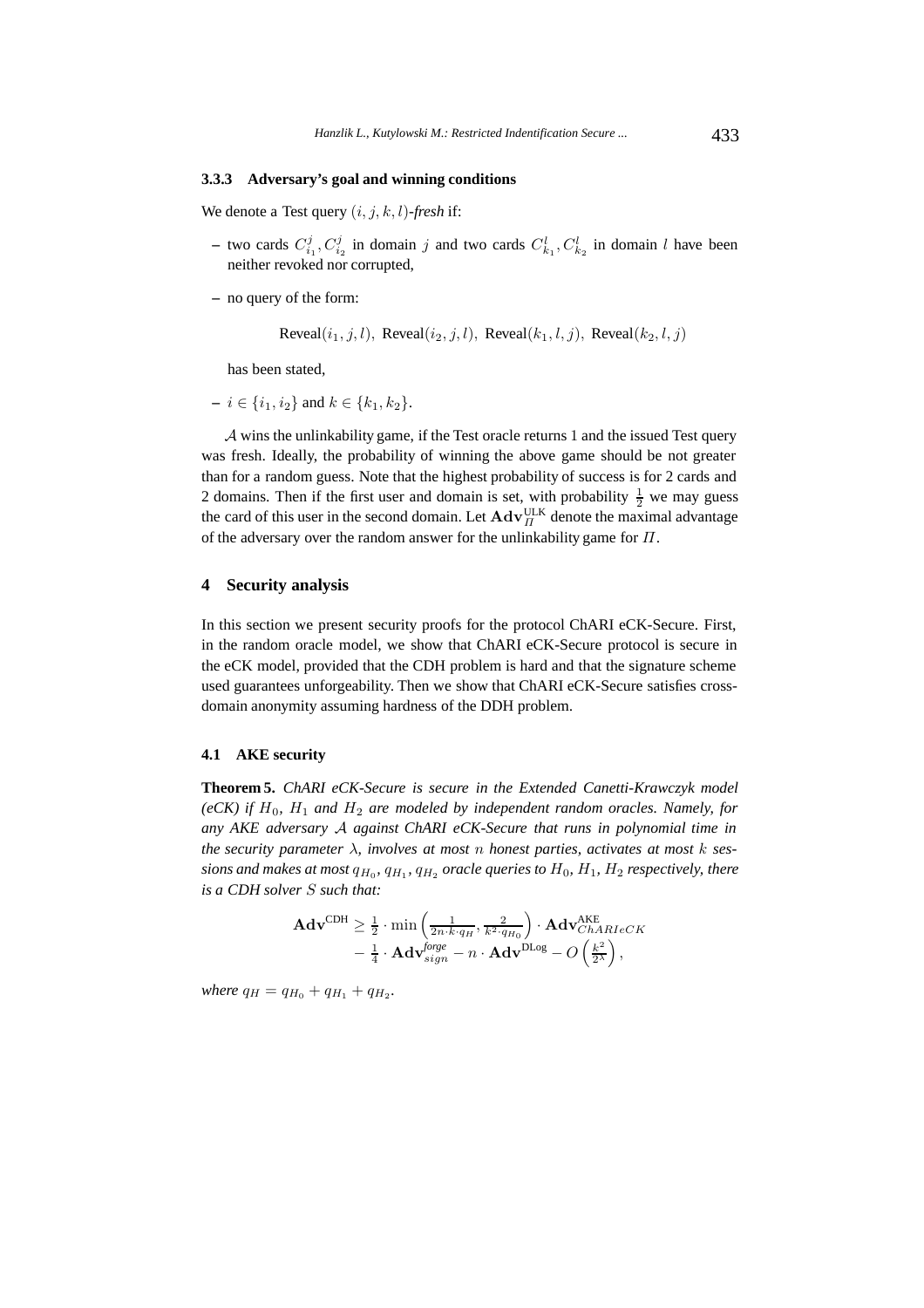*Proof.* Let A be an AKE adversary in the AKE security model for ChARI eCK. The adversary A has only two ways to distinguish the session key  $K_{session} = H(\sigma)$ , for some 5-tuple  $\sigma$ , from a random string:

- 1. Forging attack: at some moment A queries  $H_0$  for the same 5-tuple  $\sigma$ .
- 2. Key-replication attack: A succeeds to enforce establishing the same session key in another session.

If we assume that the random oracles produce no collisions, the key-replication attack is infeasible as equality of the session keys requires equality of the corresponding 5-tuples (which are hashed to produce the session keys). However, the ephemeral values are chosen at random, and therefore the probability of a repetition is negligible. If the 5 tuples are different, then according to the random oracle model, a collision occurs with probability  $O(k^2/2^{\lambda})$ . It follows that A must perform a forging attack in order to get a non-negligible success probability.

We show that if  $A$  can mount a forging attack, then we can construct a solver  $S$ breaking the CDH problem. Informally, S works as follows. It takes as input a CDH challenge  $(X_0, Y_0)$  and executes the extended Canetti-Krawczyk experiment with A. Then  $S$  modifies the data returned by the honest users in such a way that if  $A$  breaks the security of ChARI eCK-Secure, then S can output a solution to the CDH problem.

We consider two cases of  $A$ 's behavior. Namely, we consider the case that  $A$  selects a test session for which a matching session exists, and separately the case that the test session has no matching session. The solver  $S$  tries to anticipate the behavior of  $A$  by choosing one of those cases at random with the probability  $\frac{1}{2}$ .

#### **Case 1: a matching session exists**

Assume that  $A$  selects a test session for which a matching session exists.  $S$  modifies the experiment as follows. It selects at random two sessions. If they are the matching sessions and one of them is the test session, then the experiment does not fail at this point. Note that this happens with probability higher than  $\frac{2}{k^2}$  as there are  $\frac{k(k-1)}{2}$  ways to choose a pair of sessions. S generates all values according to the protocol, but sets  $epk<sub>C</sub> = X<sub>0</sub>$  and  $epk<sub>T</sub> = Y<sub>0</sub>$  for the chosen pair of sessions. If A wins the forging attack it must have queried the oracle  $H_0(\sigma)$  for the value  $\sigma$  which is the 5-tuple containing the key  $K = \text{CDH}(X_0, Y_0)$ . Note that S can choose the right query of A with the probability  $1/q_{H_0}$ .

If the session selected by S is indeed the test session, then  $A$  is allowed to query for a subset of the values  $\{esk_C, esk_T, sk_C, sk_T\}$ , but not for  $(esk_C, sk_C)$  and  $(esk_T, sk_T)$ (containing both secrets of a party.)

A can distinguish the simulated experiment from a real AKE experiment, if  $\mathcal A$ queries  $(esk_C, sk_C)$  or  $(esk_T, sk_T)$  to oracle  $H_0$ . However, in this case the test session would not be clean. In other cases  $A$  cannot distinguish the simulated experi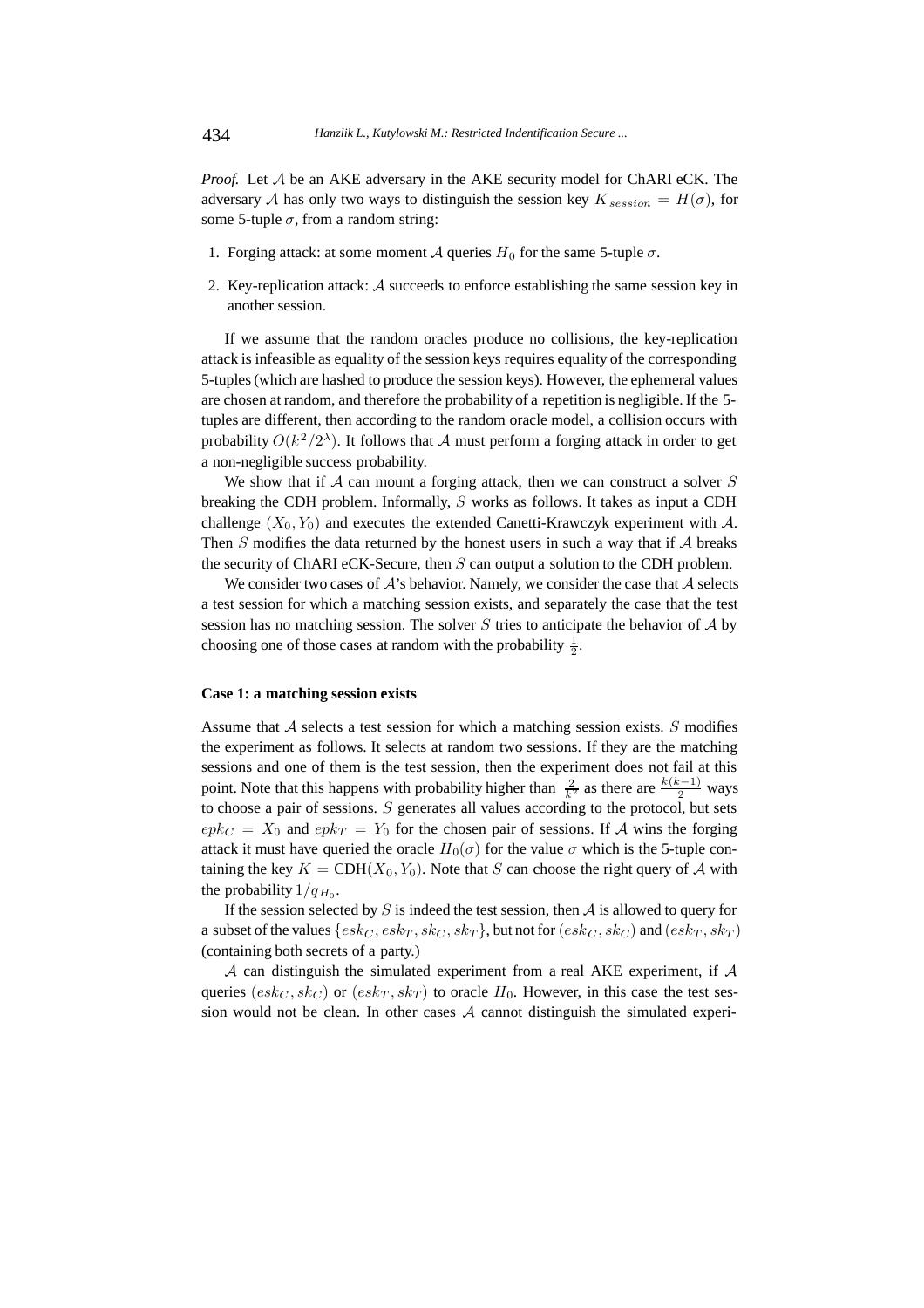ment. Indeed, if A reveals both ephemeral keys, then it must solve the discrete logarithm problem for  $pk_T$  or  $pk_C^i$ , to distinguish the simulated experiment. Indeed, only in this case A may compute the hash values and verify whether the values  $epk<sub>C</sub>$  or  $epk_T$  were computed according to the protocol, i.e.,  $epk_C = (pk_C^i)^{H_0(H_0(esk_C, sk_C))}$ ,  $epk_T = (pk_T)^{H_0(esk_T, sk_T)}$ . On the other hand, if A reveals both long-term keys, then it cannot distinguish the simulated experiment, since there is no "reference data" for  $esk_C, esk_T$  and A is unable to distinguish  $H_0(esk_C, sk_C)$  or  $H_0(esk_T, sk_T)$  from a random value. Therefore, the probability that  $A$  detects a difference and the simulation fails is at most  $2n \cdot \mathbf{Adv}^{\text{DLog}}$ .

We conclude that if  $A$  selects a test session which has a matching session, then:

$$
\mathbf{Adv}^{\text{CDH}} \geq \frac{2}{k^2 \cdot q_{H_0}} \cdot \mathbf{Adv}_{\mathit{ChARIeCK}}^{\text{AKE}} - 2n \cdot \mathbf{Adv}^{\text{DLog}} - O\left(\frac{k^2}{2^\lambda}\right) \enspace .
$$

#### **Case 2: no matching session exists**

Now we assume that  $A$  selects a test session for which there is no matching session. We consider two subcases: the owner of the session is the responder (i.e. the card) or the initiator (i.e. the terminal). Note that we have assumed that a user can only play either the role of an initiator or the role of an responder. Thus, the solver S has again to anticipate the behavior of A by choosing one of those subcases at random with probability  $\frac{1}{2}$ .

#### **Case 2.1: Session owned by a terminal**

We start with the case when the owner of the test session is a terminal. In this case S modifies the experiment as follows. S selects a card C at random and sets  $pk_C^i = X_0$ . Note that since the secret key corresponding to this public key is unknown,  $S$  cannot properly simulate the eCK sessions executed by  $C$ . However,  $S$  can handle such sessions as follows. S randomly picks  $\emph{esk}_C$  and h at random from  $\mathbb{Z}_q^*$  and sets  $\emph{epk}_C$  =  $(pk_C^i)^h$ . Obviously, S cannot compute the key K from  $epk_C, epk_T$ , as this would require solving the CDH problem. However, the other party, i.e, the terminal  $T$  must send the tag  $T_R$  to the card before S has to use the key K. In order to compute  $T_R$ , terminal T must have used  $K_{\text{MAC}} = H_1(K, r_2)$ . Thus, S may search for a response  $K_{\text{MAC}}$  outputted by the oracle  $H_1$  which verifies  $T_R$ . If such a key exists, then S can take key K from the query to  $H_1$ . Otherwise S terminates. Such a simulation works in both cases, i.e., if terminal  $T$  is adversary-controlled or not. Note that  $A$  cannot detect that it is a simulated eCK experiment unless it either queries  $(esk_C, DLog(X_0))$  to oracle  $H_1$  or reveals the long-term secret key of C. The first event reveals  $DLog(X_0)$  and allows S to solve the CDH problem, this happens with probability at most  $n \cdot \mathbf{Adv}^{\text{DLog}}$ . The second event is impossible as otherwise the test session will no longer be clean.

Now  $S$  randomly selects an eCK session in which  $C$  is the card. Let  $T$  be the terminal for this session. S generates  $\emph{esk}_T$  in a regular way, but sets  $\emph{epk}_T = Y_0$ . Additionally,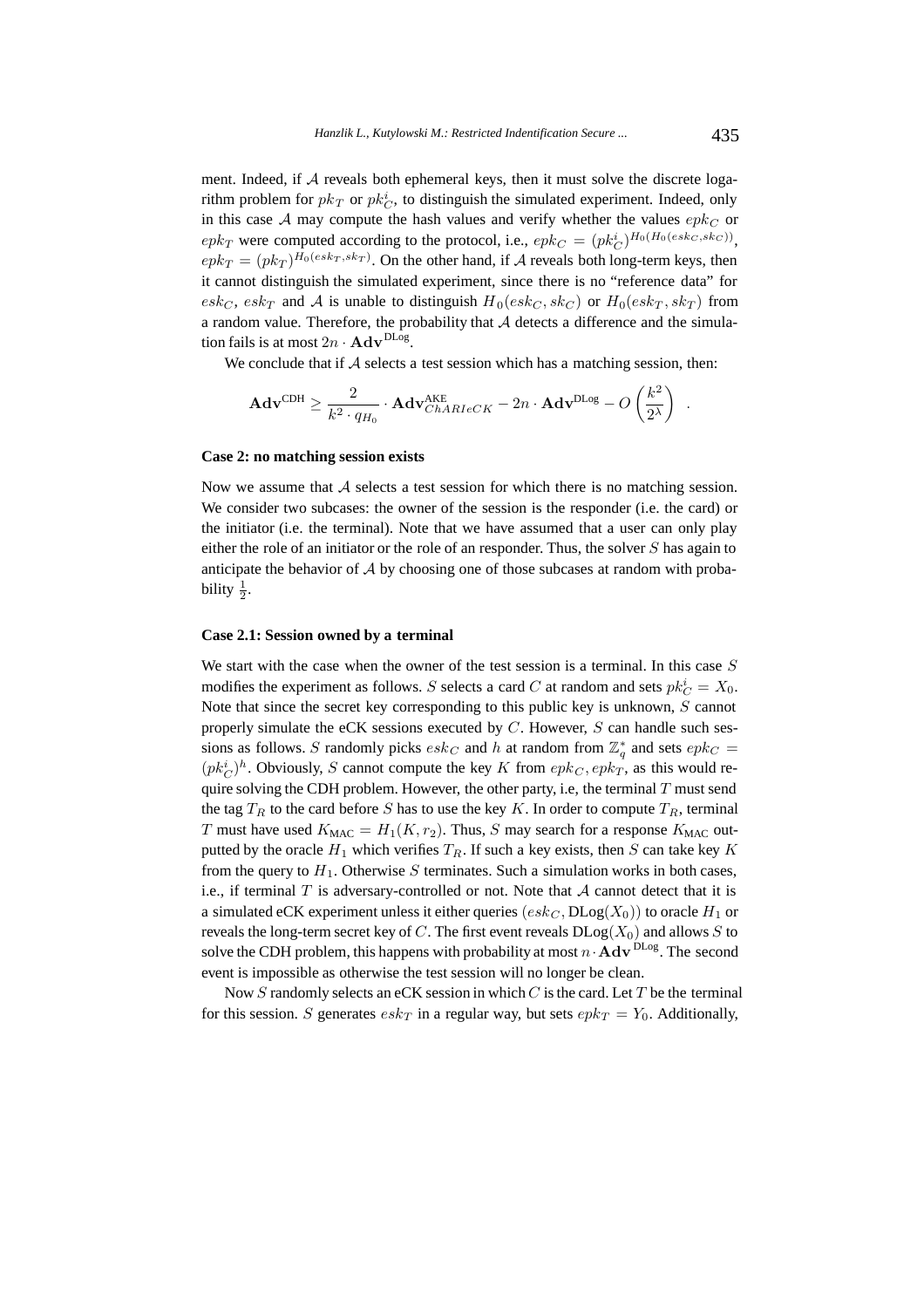$T$  chooses the shared Diffie-Hellman key  $K$  at random and uses it to derive the keys  $K_{\text{MAC}}$  and  $K_{\text{ENC}}$ . With probability at least  $\frac{1}{nk}$  ( $\frac{1}{n}$  to pick the correct party C and  $\frac{1}{k}$  to pick the correct session)  $S$  picks the right combination (the user and the session) for the test oracle. A can distinguish this simulation from a real eCK experiment either if it queries ( $esk_T$ ,  $sk_T$ ) to  $H_0$  or if A noticed that  $T_R$  and  $\sigma_C$  (if generated by C) were computed using false keys  $K_{\text{MAC}}$  and  $K_{\text{ENC}}$ . The first case happens with probability at most  $n \cdot \mathbf{Adv}^{\text{DLog}}$ . In the second case A must have queried  $H_1(\text{CDH}(X_0, Y_0)^{H_0(heskc)}, r_2)$ to get the key  $K_{\text{MAC}}$  or  $H_2(\text{CDH}(X_0, Y_0)^{H_0(heskc)}$ ,  $r_2)$  to get the key  $K_{\text{ENC}}$ . In either case, S can use the query made by A to capture the value  $CDH(X_0, Y_0)^{H_0(hesk_C)}$ . S can choose this value from all queries to  $H_1$  (respectively,  $H_2$ ) with probability at least  $1/q_{H_1}$  (respectively,  $1/q_{H_2}$ ). Moreover, A (or the party C) must have queried  $hesk_C$  to oracle  $H_0$ . Note that this query can be found by searching for a query  $hesk_C$  such that  $epk_C = pk_C^{H_0(heskc)}$ . It follows that S can compute CDH( $X_0, Y_0$ ) and solve the CDH problem.

Now if A wins the AKE experiment, at some point it must query for  $H_0(\sigma)$ , where  $\sigma$ is a 5-tuple containing the value  $\mathrm{CDH}(X_0, Y_0)^{H_0(hesk_C)}$ . The solver  $S$  can find the right query with probability at least  $1/q_{H_0}$ . As before, we can see that either A or the party C must have queried for the value  $hesk_C$ . Thus, S is able to compute CDH( $X_0, Y_0$ ) and solve the CDH problem.

We conclude that if  $A$  selects a test session which has no matching session and the owner of this session is a terminal, then:

$$
\mathbf{Adv}^{\text{CDH}} \geq \frac{1}{n \cdot k \cdot q_H} \cdot \mathbf{Adv}_{ChARIeCK}^{\text{AKE}} - 2n \cdot \mathbf{Adv}^{\text{DLog}} - O\left(\frac{k^2}{2^{\lambda}}\right) \; .
$$

#### **Case 2.2: Session owned by a card**

We will now consider the case when the owner of the test session is a card  $C$ . Let us assume that the other party for this session is a terminal  $T$ . Note that  $T$  cannot be adversary-controlled, since this would mean that the test session is not clean. Thus, the adversary may only query for the ephemeral key  $\epsilon$ sk<sub>T</sub> (corresponding to this session) and not for the secret key  $sk_T$ . We may observe that the value  $epk_T$  cannot be changed by the adversary, since this would mean that  $A$  can forge the signature s. Note that A cannot manipulate the nonce  $r_1$  sent by the card because C would terminate the session after verifying signature s.

The solver  $S$  randomly selects an eCK session in which  $C$  is the card. With probability  $\frac{1}{k}$  the selected session is the test session. Then, S sets  $epk_T = Y_0$  and  $epk_C = X_0$ . Note that at this point  $A$  can distinguish the simulated experiment from a real eCK experiment only if it queries  $H_0$  for either (sk<sub>C</sub>, esk<sub>C</sub>) or (sk<sub>T</sub>, esk<sub>T</sub>). However, as previously shown, this happens with the probability at most  $2n \cdot \mathbf{Adv}^{\text{DLog}}$ .

We now distinguish two subcases. Either the value  $T_R$  is computed by  $A$  or by  $S$ (when simulating C). In the first case A must have queried the oracle  $H_1$  for the pair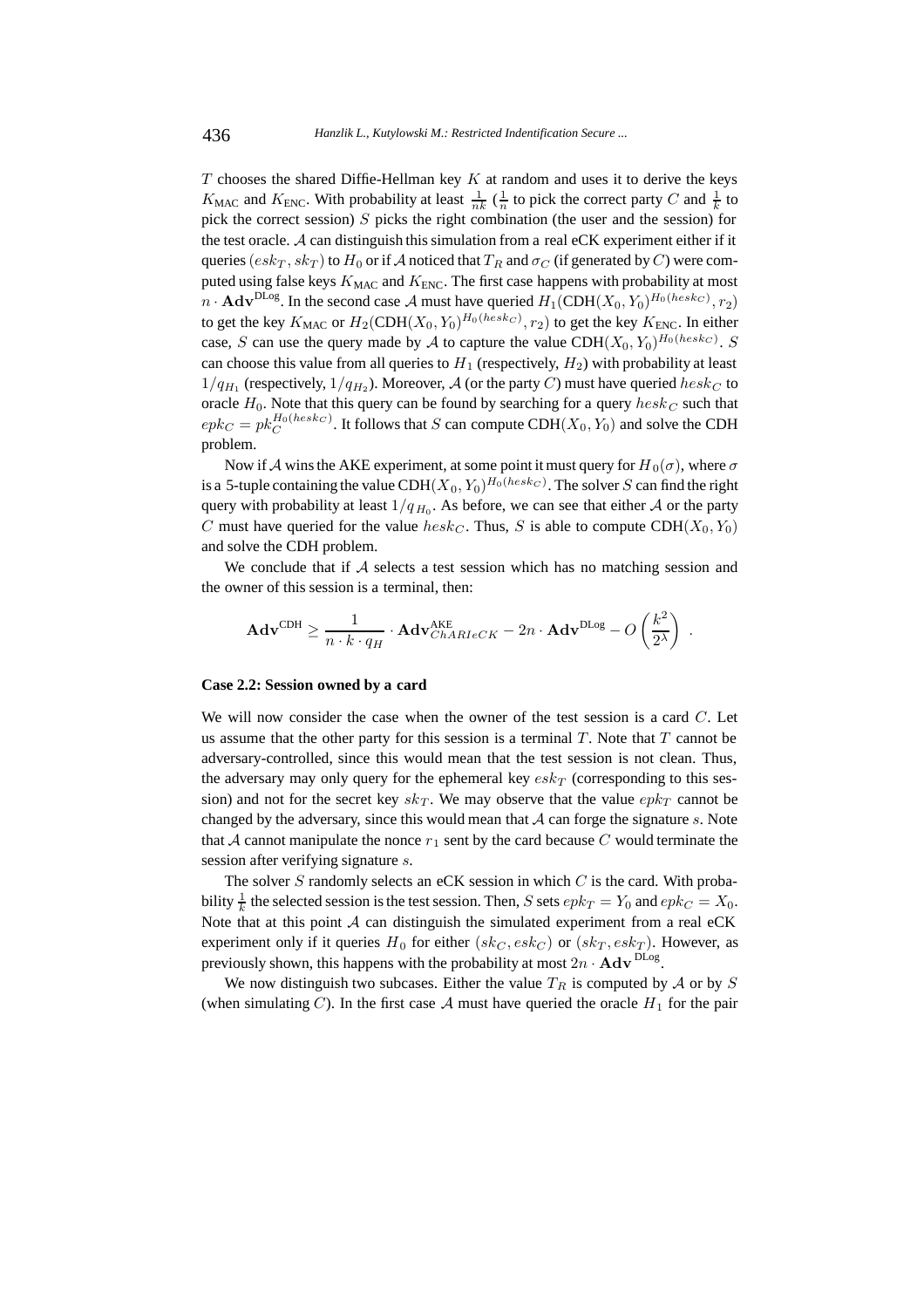$(CDH(epk_T, epk_C), r_2)$  in order to derive  $K_{MAC}$ . Thus, S may search for queries to  $H_1$  for CDH( $epk_T, epk_C$ ) and thereby get an answer to the CDH problem. In the second case  $S$  may compute  $T_R$  using a random key and omit the verification while simulating C. Note that A can detect this manipulation only if it queries the oracle  $H_1$ for  $(CDH(epk_T, epk_C), r_2)$ . However, then S would be able to extract the result for CDH( $X_0, Y_0$ ) with probability  $1/q_{H_1}$ .

If A does not verify  $T_R$ , then S computes  $\sigma_T$  at random. As before, we see that if A decrypts  $\sigma_T$ , then it must have queried the oracle  $H_2$  for  $(CDH(epk_T, epk_C), r_2)$ in order to derive the key  $K_{\text{ENC}}$ . Thus, in such a case, with probability  $1/q_{H_2}$ , S can extract the solution CDH( $X_0, Y_0$ ). Otherwise, if A wins the AKE experiment, it must query for  $H_0(\sigma)$ , where  $\sigma$  is the 5-tuple containing the result CDH( $X_0, Y_0$ ). Thus, with probability  $1/q_{H_0}$ , S can determine CDH( $X_0, Y_0$ ).

Therefore, if A selects a test session which has no matching session and the owner of this session is a card, then:

$$
\mathbf{Adv}^{\mathrm{CDH}} \geq \tfrac{1}{k \cdot q_H} \cdot \mathbf{Adv}_{ChARIeCK}^{\mathrm{AKE}} - \mathbf{Adv}_{sign}^{\mathrm{large}} - 2n \cdot \mathbf{Adv}^{\mathrm{DLog}} - O\left(\tfrac{k^2}{2^\lambda}\right)
$$

We conclude that in Cases 2.1 and 2.2 we always have:

$$
\mathbf{Adv}^{\mathrm{CDH}} \ge \frac{1}{2n \cdot k \cdot q_H} \cdot \mathbf{Adv}_{ChARIeCK}^{\mathrm{AKE}} - \frac{1}{2} \cdot \mathbf{Adv}_{sign}^{\mathrm{brge}} - n \cdot \mathbf{Adv}^{\mathrm{DLog}} - O\left(\frac{k^2}{2^{\lambda}}\right)
$$

#### **4.2 Cross-domain anonymity**

**Theorem 6.** *ChARI eCK-Secure satisfies cross-domain anonymity if*  $H_0$ ,  $H_1$  *and*  $H_2$ *are modeled by independent random oracles and the DDH problem is hard. Namely, for any ULK adversary* A *against ChARI eCK-Secure that runs in polynomial time in the security parameter* λ*, involves at most* n *honest parties and* d *domains, we show that there exists a DDH solver* S *such that:*

$$
\frac{1}{n^2} \cdot \mathbf{Adv}_{ChARIeCK}^{\sf ULK} \leq \mathbf{Adv}^{\sf DDH}
$$

*Proof.* Let A be an ULK adversary against the cross-domain anonymity of ChARI eCK-Secure. We show that we can construct a DDH solver  $S$  which uses the advearsary A as a subprocedure. Let  $(X_0 = g^x, Y_0 = g^y, Z_0 = g^z)$  be an instance of the DDH problem.

Note that S can simulate a card with the public key  $pk_C^i = g_i^{sk_C}$ , even if the secret key  $sk_C$  is not known to S. The solver only differs from the protocol by choosing  $hesk_C \in \mathbb{Z}_q^*$  at random instead of deriving it as  $H_0(esk_C, sk_C)$ . The adversary  $A$  cannot see any difference, since in the unlinkability game  $A$  cannot query for the ephemeral secret key  $\mathfrak{esk}_C$ . Obviously, S cannot compute the key K. However, A must compute  $T_R$  using the key  $K_{\text{MAC}} = H_1(K, r_2)$ . Thus, S may search for the response of the oracle  $H_1$ , which verifies  $T_R$ , and for the corresponding query  $(K, r_2)$ .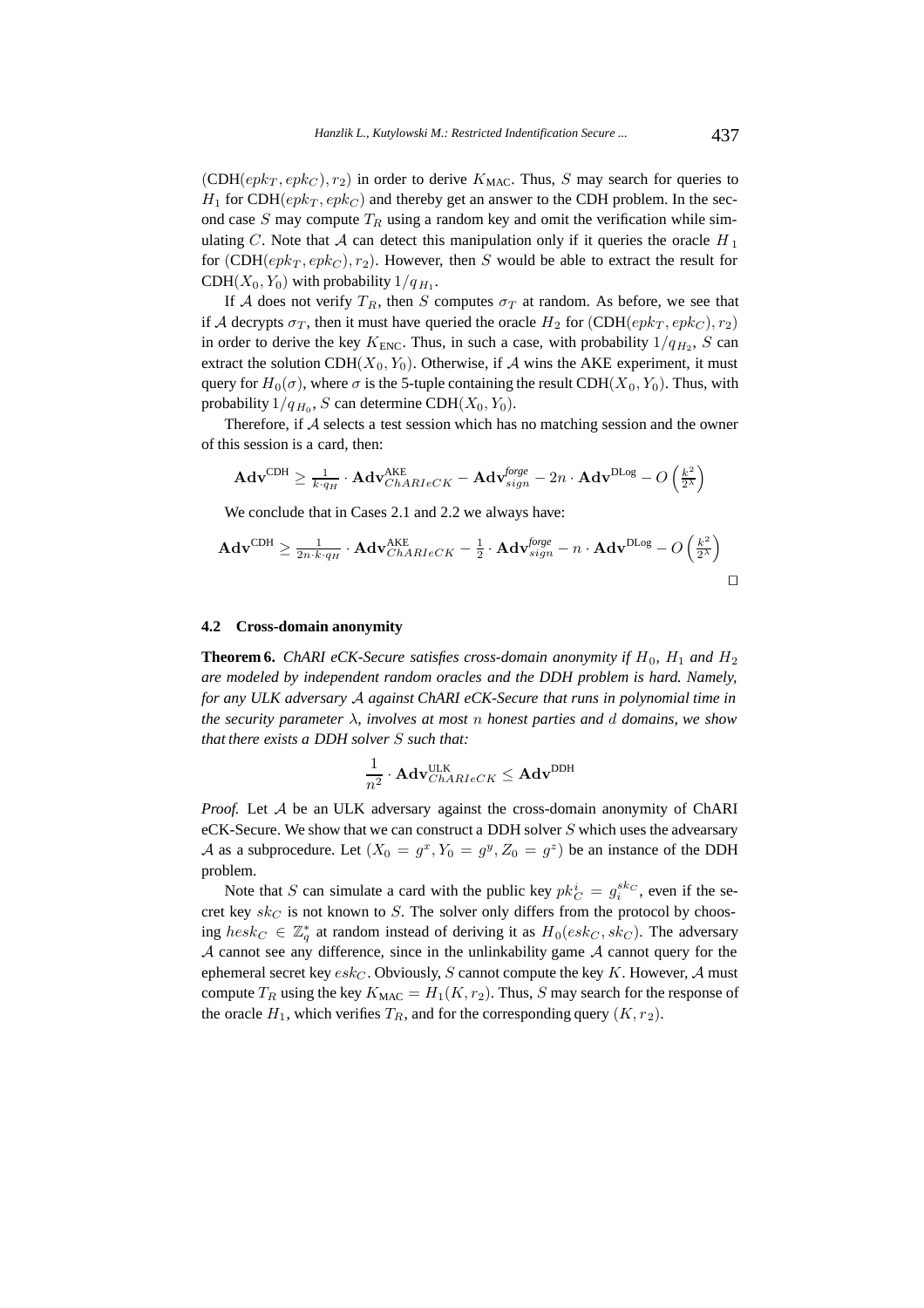The solver works as follows. First, S creates  $n - 1$  cards with known (to S) but random secret keys and one special card with  $sk_C = y \cdot b$ , for a random b (the randomizer b is known to S, but neither  $sk_C$  nor y is known to  $S$  – simply the public key is set to  $Y_0^b$ ). Then, S creates two types of domains. For the first type,  $g_i = g^{r_i}$  (for a random  $r_i$ ). In such a domain the public key of the special card is  $pk_C^i = (Y_0)^{r_i \cdot b}$ . For the second domain type  $g_j = (X_0)^{r_j}$  (for a random  $r_j$ ). In this case the public key of the special card is  $pk_C^j = (Z_0)^{r_j \cdot b}$ . The remaining public keys can be easily derived by S as it knows the private keys of the remaining users.

At the beginning of the experiment the probability that  $A$  makes a Test query for the user i in the domain j and the user k in the domain l is  $\frac{2}{d^2 \cdot n^2}$  (Test queries  $(i, j, k, l)$  and  $(k, l, i, j)$  are symmetric cases). Hence, with probability  $\frac{1}{2}$ , the domains j and l are of different types and one is built using  $X_0$ . In addition, with probability  $\frac{1}{n \cdot n}$  the cards i and k chosen by A are the special card. Thus, with probability  $2 \cdot \frac{1}{2 \cdot n \cdot n} = \frac{1}{n^2}$ <br>the unlinkability game corresponds to the problem, whether  $(g^{r_j}, g^{y \cdot r_j \cdot b}, g^{x \cdot r_l} \cdot g^{z \cdot r_l \cdot b})$ corresponds to a correct DDH tuple (note that  $g_j$  is known to  $S$ ).

#### **5 Conclusions and future work**

The protocol ChARI eCK-Secure presented here avoids the group key problem and is secure in the extended Canetti-Krawczyk model. Moreover, it has a similar computational complexity as the previous versions (see Table 2).

However, ChARI eCK-Secure requires whitelists of the users. This approach may require handling big data on side of the public key infrastructure. Thus, it would be helpful to design an RI scheme, which would neither require the white lists nor the group keys. Note that this issues are particularly important not only for authentication of humans holding electronic identity documents, but also for machine-to-machine authentication in heterogenous ad hoc networks run by multiple providers, mobile autonomous devices and for other scenarios of Internet of Things.

This problem has been solved in [Hanzlik 2015] at the price of using bilinear mappings on the side of the terminals. We are not aware of any solution that would work in the general case (not only for pairing friendly groups).

#### **Acknowledgments**

This research has been supported by the Polish National Science Centre, project HAR-MONIA, DEC-2013/08/M/ST6/00928.

# **References**

[Bellare and Rogaway 1994] Bellare M., Rogaway P.: "Entity authentication and key distribution"; Lect. Notes Comp. Sci. 773, Springer, Berlin (1994), 232-249.